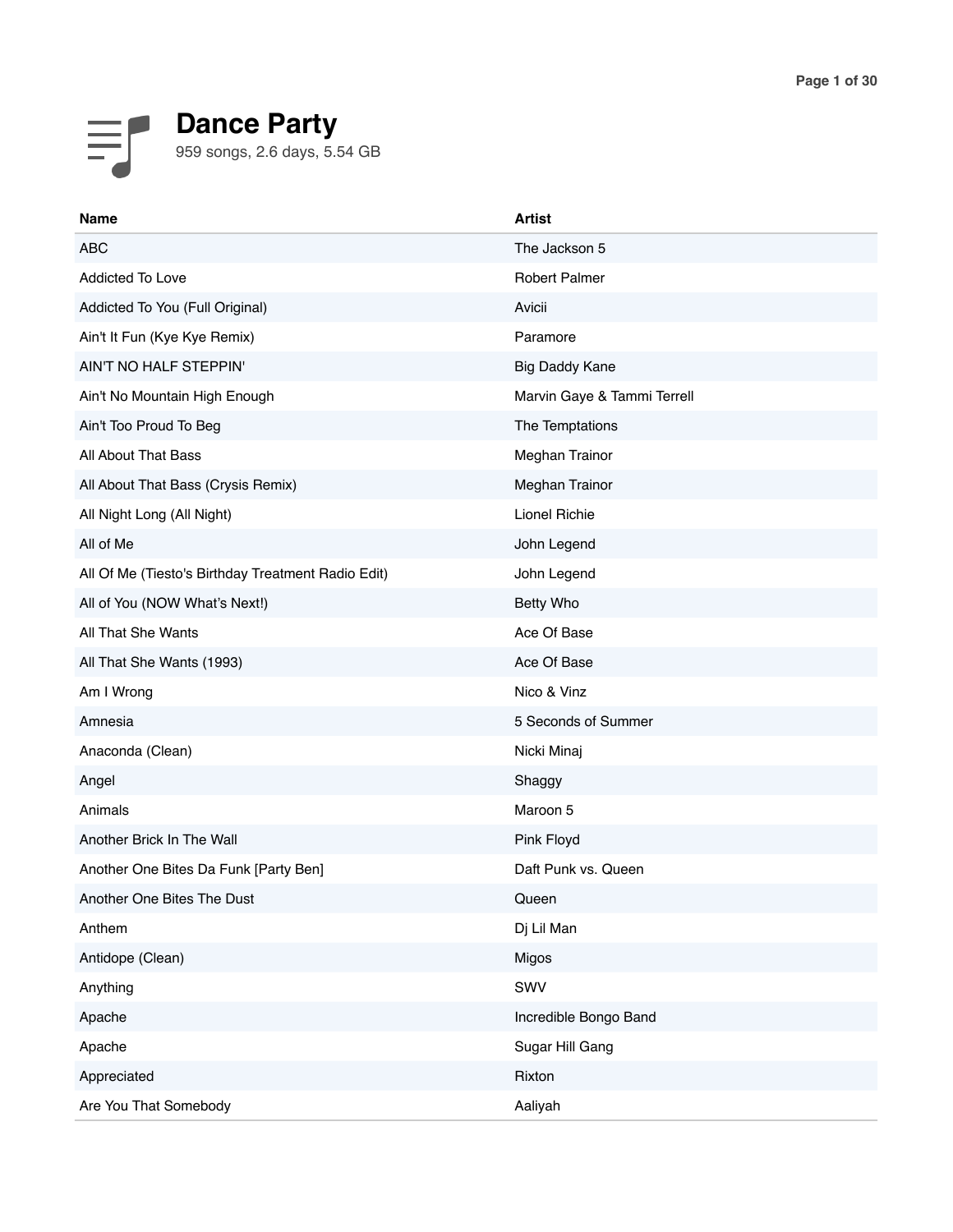

| Name                                                             | <b>Artist</b>                         |
|------------------------------------------------------------------|---------------------------------------|
| Ariana Grande                                                    | Focus                                 |
| Around The Way Girl                                              | LL Cool J                             |
| Around The World (1997)                                          | Daft Punk                             |
| <b>ATLiens</b>                                                   | Outkast                               |
| Atmosphere (Original Mix)                                        | Kaskade                               |
| Award Tour (1991)                                                | A Tribe Called Quest                  |
| Awwsome (Clean Version)                                          | Shy Glizzy                            |
| Ayo                                                              | Chris Brown & Tyga                    |
| Ayo (Official Clean Audio)                                       | Chris Brown feat. Tyga                |
| Baby Got Back                                                    | Sir-Mix-A-Lot                         |
| Baby I Need Your Loving                                          | The Four Tops                         |
| Baby One More Time                                               | <b>Britney Spears</b>                 |
| <b>Back To Life</b>                                              | Soul II Soul                          |
| <b>Backyard Betty</b>                                            | Spank Rock                            |
| Bad Case Of Lovin' You                                           | Robert Palmer                         |
| <b>Bad Girls</b>                                                 | M.I.A.                                |
| Bad Romance Remix (Radio Edit) - Lady Gaga                       | <b>Skrillex</b>                       |
| Bailando (feat. Descemer Bueno & Gente de Zona)                  | Enrique Iglesias                      |
| Bailando (Spanish Version) [feat. Descemer Bueno & Gente de Zo   | Enrique Iglesias                      |
| <b>Bang Bang</b>                                                 | Jessie J, Ariana Grande & Nicki Minaj |
| <b>Bass Head</b>                                                 | <b>Bassnectar</b>                     |
| Be Real (Clean)                                                  | Kid Ink feat. Dej Loaf                |
| Beastie Boys vs. Chemical Brothers - SureShotBoxerPistol (dj lob | dj lobsterdust                        |
| <b>Beautiful Life</b>                                            | Ace Of Base                           |
| Beauty And A Beat                                                | Justin Bieber ft. Nicki Minaj         |
| Beg For It (Clean Version)                                       | Iggy Azalea                           |
| Beg For It (Feat.MØ)                                             | Iggy Azalea                           |
| Beggin For Thread (NOW What's Next!)                             | <b>Banks</b>                          |
| Berzerk                                                          | Eminem                                |
| Best Day of My Life                                              | American Authors                      |
| The Best Thing That Ever Happened To Me                          | <b>Gladys Knight</b>                  |
| Big Pimpin'                                                      | Jay-Z / UGK                           |
| <b>Big Shot</b>                                                  | <b>Billy Joel</b>                     |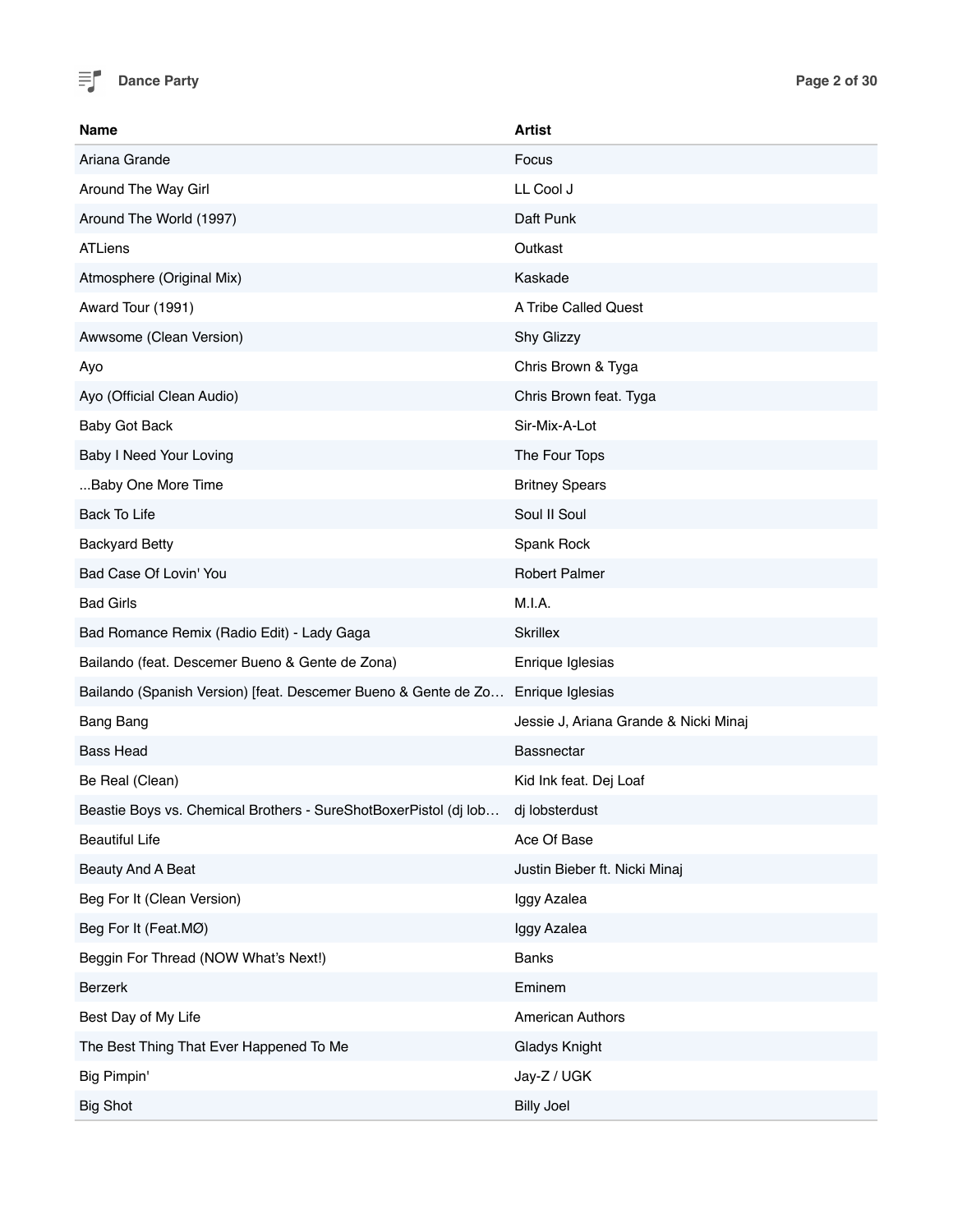

| Name                                         | <b>Artist</b>          |
|----------------------------------------------|------------------------|
| <b>Big Time</b>                              | Peter Gabriel          |
| <b>Billie Jean</b>                           | Michael Jackson        |
| Bingo (Diplo Mix)                            | M.I.A. & Diplo         |
| <b>Birthday</b>                              | The Beatles            |
| <b>Birthday</b>                              | <b>Katy Perry</b>      |
| <b>Birthday</b>                              | Kings Of Leon          |
| Bitch Better Have My Money (Clean Version)   | Rihanna                |
| <b>Black Skinhead</b>                        | Kanye West             |
| Black Widow (feat. Rita Ora)                 | Iggy Azalea            |
| <b>Blah Blah Blah</b>                        | Ke\$ha feat. 3OH!3     |
| Blame (feat. John Newman)                    | <b>Calvin Harris</b>   |
| <b>Blank Space</b>                           | <b>Taylor Swift</b>    |
| Blessings (Clean) (feat. Drake & Kanye West) | <b>Big Sean</b>        |
| Block Rockin' Beats (Radio Edit)             | Chemical Brothers, the |
| <b>Blood On The Leaves</b>                   | Nina Simone            |
| <b>Blow</b>                                  | Ke\$Ha                 |
| <b>Blurred Lines</b>                         | Robin Thicke           |
| Body Movin'                                  | <b>Beastie Boys</b>    |
| Bodyrock                                     | Moby                   |
| Bongolia                                     | Incredible Bongo Band  |
| Boogie Oogie Oogie                           | A Taste Of Honey       |
| Boogie Shoes                                 | KC & The Sunshine Band |
| Boom Bap Reinstated                          | Gramatik               |
| Boom Clap                                    | Charli XCX             |
| Boombastic                                   | Shaggy                 |
| Boot The System                              | Coldcut                |
| <b>BOOTS Royals Mix 1</b>                    | Lorde                  |
| Boots Shake Turn Down                        | <b>BOOTS</b>           |
| Booty feat. Pitbull                          | Jennifer Lopez         |
| Booty Wurk (One Cheek At A Time)             | T-Pain                 |
| Bop Gun (One Nation)                         | Ice Cube               |
| Boyz-N-The-Hood (Remix)                      | Eazy-E                 |
| Brass In Pocket                              | Pretenders             |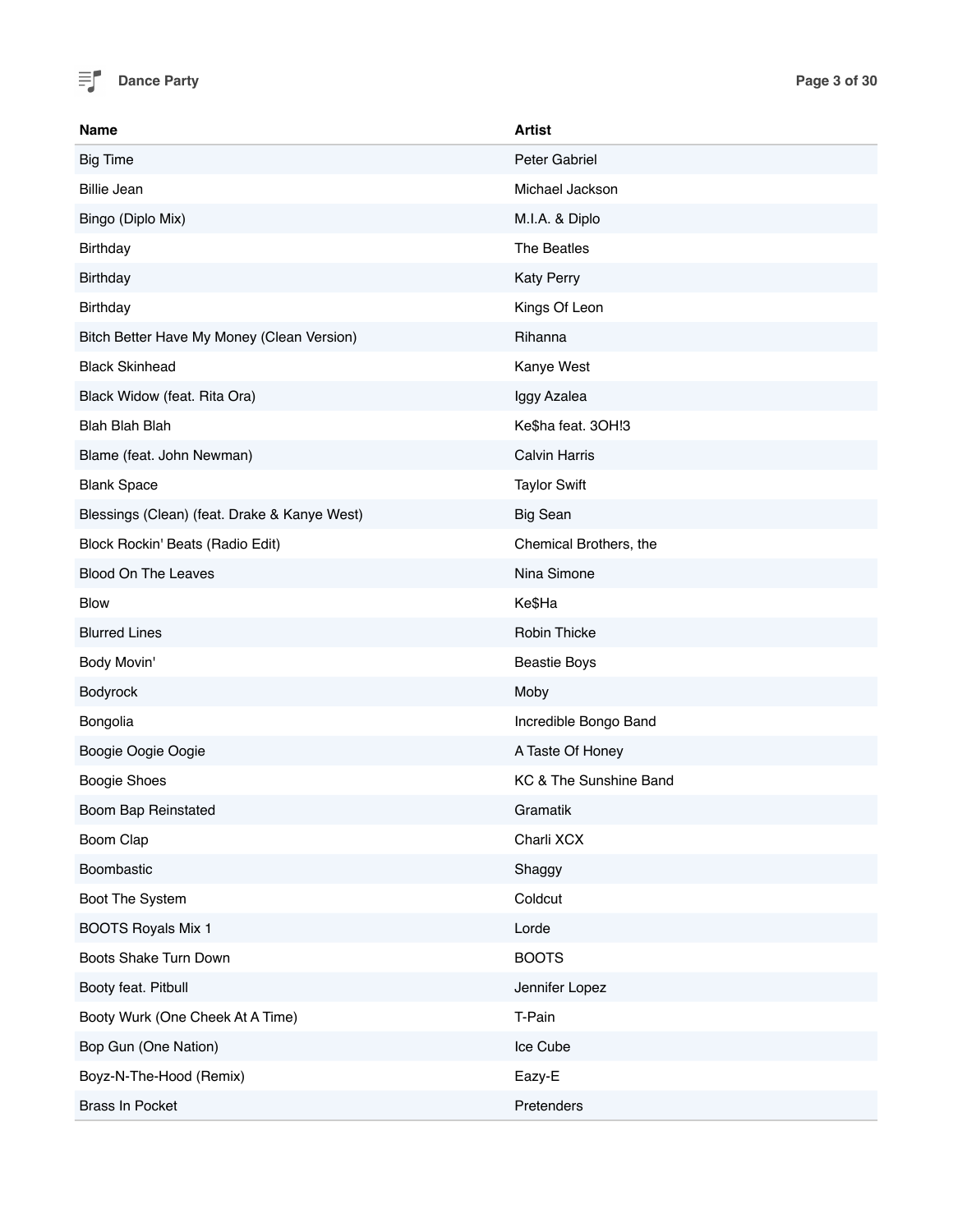

| <b>Name</b>                                          | <b>Artist</b>                                 |
|------------------------------------------------------|-----------------------------------------------|
| Break Free (feat. Zedd)                              | Ariana Grande                                 |
| <b>Brick House</b>                                   | Commodores                                    |
| Bricks Carnage Ft. Migos (Clean Mix) (The Whip Song) | Carnage Ft. Migos (Clean Mix) (The Whip Song) |
| <b>Bring The Noize</b>                               | M.I.A.                                        |
| Bugatti ft. Rick Ross & Future - Clean               | Ace Hood                                      |
| Bump N' Grind                                        | R. Kelly                                      |
| Burnin' It Down                                      | Jason Aldean                                  |
| <b>Bust A Move</b>                                   | Young MC                                      |
| Bye Bye Bye                                          | 'N Sync                                       |
| C.R.E.A.M.                                           | Wu-Tang Clan                                  |
| C'mon N' Ride It (1996)                              | Quad City DJ's                                |
| Calabria 2007                                        | Enur feat. Natasja                            |
| California Gurls                                     | Katy Perry feat. Snoop Dogg                   |
| Call Me Maybe                                        | Carly Rae Jepsen                              |
| Can I Kick It?                                       | A Tribe Called Quest                          |
| Can't Hold Us                                        | Macklemore & Ryan Lewis ft. Ray Dalton        |
| Cantaloop                                            | Us3                                           |
| Caribbean Queen                                      | <b>Billy Ocean</b>                            |
| Carry On                                             | fun.                                          |
| Celebration                                          | Kool and The Gang                             |
| Centuries                                            | Fall Out Boy                                  |
| Cha Cha Slide                                        | DJ Casper                                     |
| Chains                                               | Nick Jonas                                    |
| Chameleon                                            | Hancock, Herbie                               |
| Chandelier                                           | Sia                                           |
| Check The Rhime                                      | A Tribe Called Quest                          |
| Cherry, Cherry                                       | Neil Diamond                                  |
| Chicken Dance Remix                                  | <b>Blue Man Group</b>                         |
| Christina Milian                                     | Dip It Low                                    |
| <b>Cigarette Daydreams</b>                           | Cage The Elephant                             |
| <b>Cissy Strut</b>                                   | The Meters                                    |
| Clarity                                              | Zedd ft. Foxes                                |
| Come & Get It                                        | Selena Gomez                                  |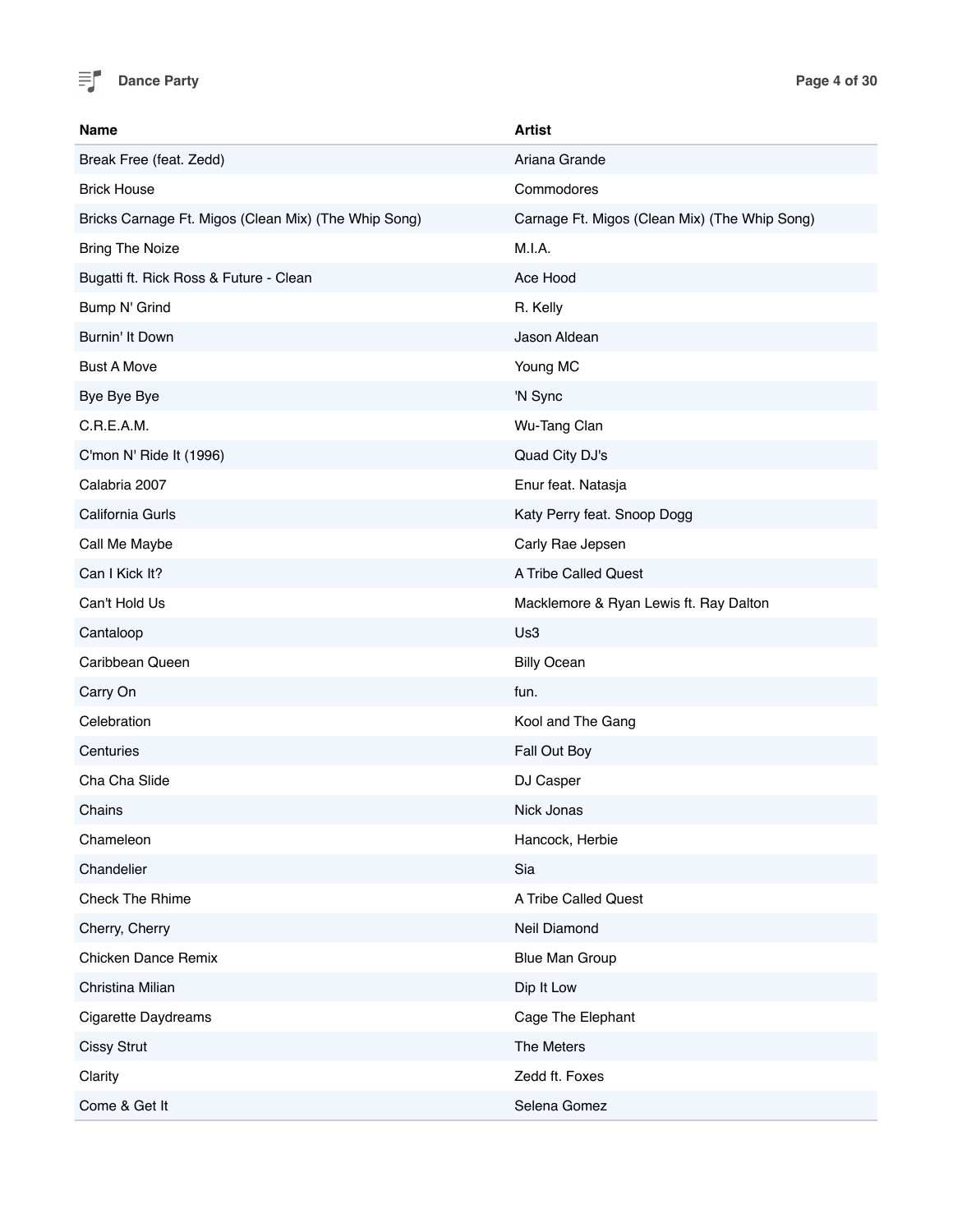

| <b>Name</b>                                                 | <b>Artist</b>               |
|-------------------------------------------------------------|-----------------------------|
| Come Baby Come (1993)                                       | K7                          |
| Come Get It Bae ft. Miley Cyrus                             | <b>Pharrell Williams</b>    |
| Come On Eileen                                              | Dexy's Midnight Runners     |
| Come See About Me                                           | The Supremes                |
| Come With Me Now                                            | Kongos                      |
| Como Yo Le Doy ft. Don Miguelo                              | Pitbull                     |
| Connected (1993)                                            | Stereo MC's                 |
| Cool ft. Roy English                                        | Alesso                      |
| Cool Kids                                                   | Echosmith                   |
| Copacabana                                                  | <b>Barry Manilow</b>        |
| Cotton Eye Joe                                              | Rednex                      |
| Could You Be Loved (RAC Remix)                              | Bob Marley And The Wailers  |
| <b>Counting Stars</b>                                       | OneRepublic楌獳s              |
| Crank Dat (Clean) - Soulja Boy Tell 'Em                     | Soulja Boy                  |
| Crazy                                                       | <b>Gnarls Barkley</b>       |
| Crazy In Love                                               | Beyoncé Featuring Jay-Z     |
| Crazy Little Thing Called Love                              | Queen                       |
| Creator                                                     | Santogold                   |
| Creep                                                       | <b>TLC</b>                  |
| Crowd Ctrl 2.0                                              | Flosstradamus & Dj Sliink   |
| <b>Cupid Shuffle</b>                                        | Cupid                       |
| <b>Curtis Mayfield</b>                                      | Move On Up                  |
| <b>Cut The Cake</b>                                         | Average White Band          |
| The D-Low Shuffle                                           | D-Low                       |
| Da' Dip                                                     | Freaknasty                  |
| <b>DADDY</b>                                                | <b>PSY</b>                  |
| Daft Boys [iPunx]                                           | Beastie Boys vs. Daft Punk  |
| Daft Prayer [DJ Payroll]                                    | Daft Punk vs. Bon Jovi      |
| Daft Punk - Get Lucky - IDeaL & J-Break totally 80s remix   | Daft Punk / IDeaL & J-Break |
| Daft Punk Is Playing In My House (Soulwax Shibuya Re-Remix) | <b>LCD Soundsystem</b>      |
| damn it feels good to be a ga                               | Geto Boys                   |
| Dance The Night Away                                        | Van Halen                   |
| Dance To The Music                                          | Sly and The Family Stone    |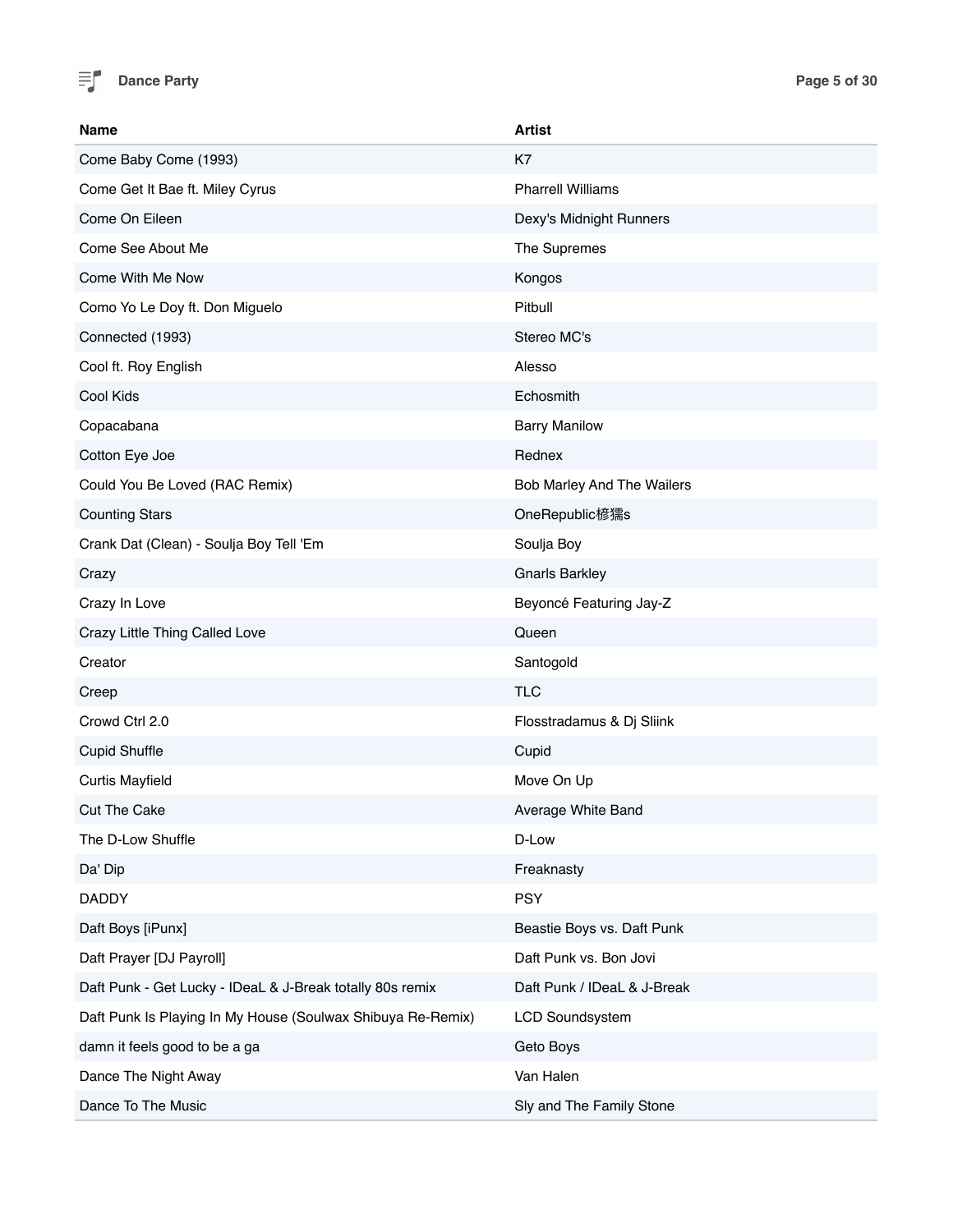

| <b>Name</b>                                              | <b>Artist</b>                 |
|----------------------------------------------------------|-------------------------------|
| Dancing In The Street                                    | Martha Reeves & The Vandellas |
| Dancing Machine                                          | [Jackson 5 (Miami Mix)]       |
| Dancing Queen                                            | ABBA                          |
| Danger Zone                                              | Kenny Loggins                 |
| Dangerous                                                | Big Data/Joywave              |
| Dangerous                                                | <b>Busta Rhymes</b>           |
| Dark Horse (feat. Juicy J)                               | <b>Katy Perry</b>             |
| Day 'n' Nite                                             | Kid Cudi                      |
| Deep Cover (Feat.Snoop Dogg)                             | Dr.Dre                        |
| Desire                                                   | Meg Myers                     |
| Diamonds                                                 | Rihanna                       |
| Die Young                                                | Ke\$ha                        |
| <b>Digital Witness</b>                                   | St. Vincent                   |
| Dirty Vibe (feat. Diplo)                                 | <b>Skrillex</b>               |
| Disco Infiltrator                                        | <b>LCD Soundsystem</b>        |
| DJ Beats: (I Can't Get No) Satisfaction                  | <b>Rolling Stones</b>         |
| DJ Beats: Livin' On A Prayer                             | Bon Jovi                      |
| DJ Beats: Walk This Way                                  | Run Dmc Feat. Aerosmith       |
| DMX - Party Up                                           | <b>Dmx</b>                    |
| Do I Wanna Know?                                         | <b>Arctic Monkeys</b>         |
| Do or Die (Flosstradamus Remix) [feat. Childish Gambino] | <b>Flux Pavilion</b>          |
| Do Ya Think I'm Sexy                                     | <b>Rod Stewart</b>            |
| Do You Love Me                                           | The Contours                  |
| Doin' It Right                                           | Daft Punk/Panda Bear          |
| Don Omar                                                 | Danza Kuduro                  |
| Don't                                                    | Ed Sheeran                    |
| Don't Drop That (Thun Thun) (Remix) (Clean)              | Finnaticz                     |
| Don't Stop 'Til You Get Enough                           | Michael Jackson               |
| Don't Stop Believin'                                     | Journey                       |
| Don't Stop Bellevin'                                     | Journey                       |
| Don't Stop The Rock                                      | Freestyle                     |
| Don't Tell 'Em (Clean Version) [feat. YG]                | Jeremih                       |
| Don't You Know                                           | Gramatik                      |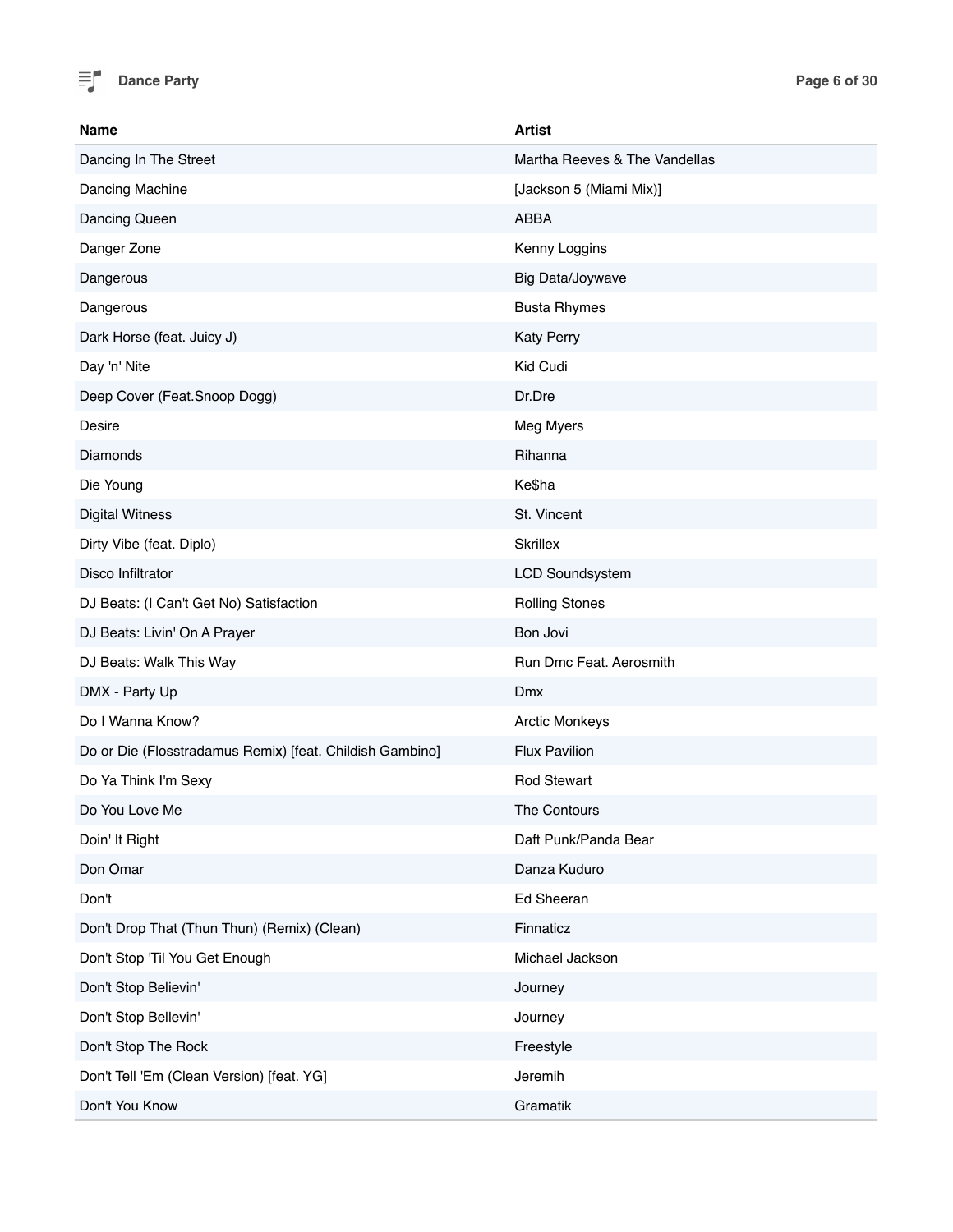

| <b>Name</b>                                        | Artist                                   |
|----------------------------------------------------|------------------------------------------|
| Don't You Worry Child (feat. John Martin)          | Swedish House Mafia                      |
| Doo Waa Ditty                                      | Zapp & Roger                             |
| Doo Wop (That Thing)                               | Lauryn Hill                              |
| Dope Beat (1987)                                   | <b>Boogie Down Productions</b>           |
| Down On Me                                         | Jeremih feat. 50 Cent                    |
| Down UnDa Club (50 Cent vs. Men At Work)           | dj lobsterdust                           |
| Downtown Love ft. John Michael Rouchell            | G-Eazy                                   |
| Dragons                                            | Caravan Palace                           |
| Drive By                                           | Train                                    |
| Drop it Like It's Hot                              | Snoop Dogg feat. Pharrell                |
| Drop it Low                                        | Ester Dean ft. Chris Brown               |
| Drop That Nae Nae (clean)                          | We Are Toonz                             |
| Drunk In Love (Diplo Remix)                        | Beyoncé                                  |
| Dutch Holiday [DJ BC]                              | Madonna vs. Missy Elliott vs. M.A.R.R.S. |
| E.T.                                               | Katy Perry feat. Kanye West              |
| Earned It (Fifty Shades Of Grey)                   | The Weeknd                               |
| Earth, Wind & Fire                                 | <b>Shining Star</b>                      |
| Echa Pa'lla (Manos Pa' Arriba)                     | Pitbull ft. Papayo                       |
| Electric Boogie (1990)                             | Marcia Griffiths                         |
| <b>Electric Feel</b>                               | <b>MGMT</b>                              |
| ELECTRIC SLIDE - Dance Remix                       |                                          |
| Elvis Crespo                                       | <b>SUAVEMENTE</b>                        |
| Enuff                                              | DJ Shadow                                |
| Epic Black Rock (Faith No More vs. Queen vs. ACDC) | dj lobsterdust                           |
| Eric B for President                               | Eric B & Rakim                           |
| Esa Muchacha                                       | Los Hermanos Rosario                     |
| ESPN Presents The Jock Jam                         | <b>Various Artists</b>                   |
| Euforia Fatigue (Original Mix)                     | <b>Beat Fatigue</b>                      |
| Every Little Step                                  | <b>Bobby Brown</b>                       |
| Every Little Thing She Does Is Magic               | Police                                   |
| Everybody (Backstreet's Back)                      | <b>Backstreet Boys</b>                   |
| Everybody Everybody                                | <b>Black Box</b>                         |
| Everybody Wants To Rule The World                  | <b>Tears For Fears</b>                   |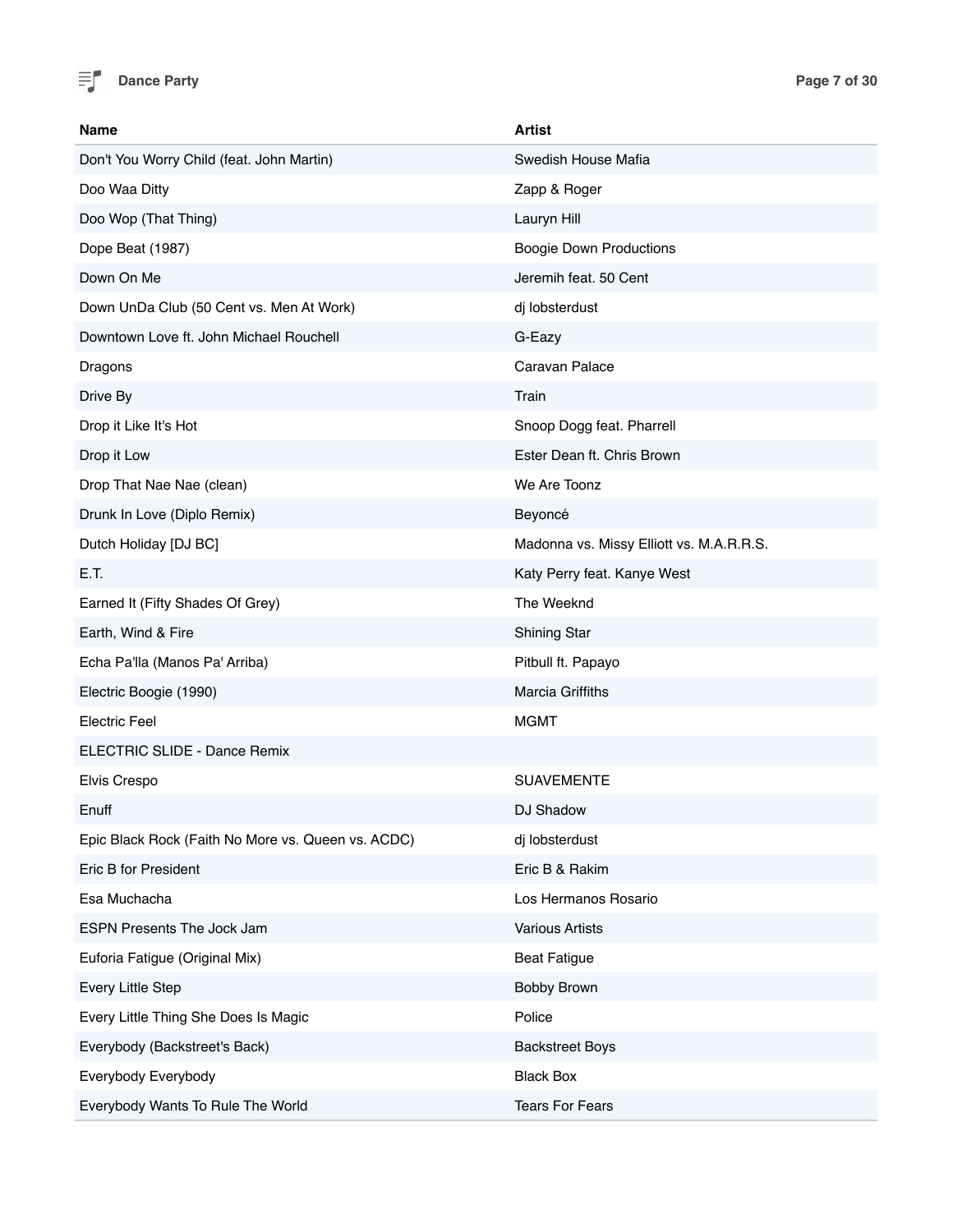

| Name                                                             | <b>Artist</b>                                   |
|------------------------------------------------------------------|-------------------------------------------------|
| Everybody Wants To Rule The World (Just A Gent Remix)            | <b>Tears For Fears</b>                          |
| Everyday I'm Hustling                                            | <b>Rick Ross</b>                                |
| Everyday People                                                  | <b>Arrested Development</b>                     |
| <b>Express Yourself</b>                                          | Madonna                                         |
| Express Yourself (Gent & Jawns Remix) [feat. Nicky Da B]         | Diplo                                           |
| Express Yourself (Party Favor Extended Remix) [feat. Nicky da B] | Diplo                                           |
| F__kin' Problems (Clean)                                         | Asap Rocky ft. Drake, 2 Chainz & Kendrick Lamar |
| Faith                                                            | George Michael                                  |
| Fame                                                             | Irene Cara                                      |
| Fancy (feat. Charli XCX)                                         | Iggy Azalea                                     |
| Fancy (GTA Remix) (clean)                                        | Iggy Azalea                                     |
| Fantasy                                                          | <b>Mariah Carey</b>                             |
| Fat Iced Tea (Original Mix)                                      | <b>Beat Fatigue</b>                             |
| Fattie Boom Boom                                                 | <b>Rankin Dread</b>                             |
| Favorite Song (ft. Childish Gambino)                             | Chance The Rapper                               |
| Feel So Close                                                    | <b>Calvin Harris</b>                            |
| <b>Feel This Moment</b>                                          | Pitbull Feat. Christina Aguilera                |
| Feeling Myself (feat. Beyoncé)                                   | Nicki Minaj                                     |
| Fever                                                            | The Black Keys                                  |
| <b>Fight The Power</b>                                           | <b>Public Enemy</b>                             |
| Finally                                                          | <b>CeCe Peniston</b>                            |
| <b>Finally (1992)</b>                                            | Ce Ce Peniston                                  |
| Fire                                                             | Ohio Players                                    |
| Fireball (feat. John Ryan)                                       | Pitbull                                         |
| First Flight Home                                                | Jake Miller                                     |
| First Of The Year (Equinox) - Original Mix                       | <b>Skrillex</b>                                 |
| Flashdance, What A Feeling                                       | Irene Cara                                      |
| Flava In Ya Ear                                                  | Craig Mack                                      |
| Flawless (Remix) (ft. Nicki Minaj) [CleanRadio Edit]             | Beyonce                                         |
| Flaws (The Chainsmokers Extended Mix)                            | <b>Bastille</b>                                 |
| Flicka Da Wrist_[PG Edit] CLEAN                                  | Chedda Da Connect                               |
| Fly Away                                                         | Lenny Kravitz                                   |
| Follow The Leader                                                | Eric B. & Rakim                                 |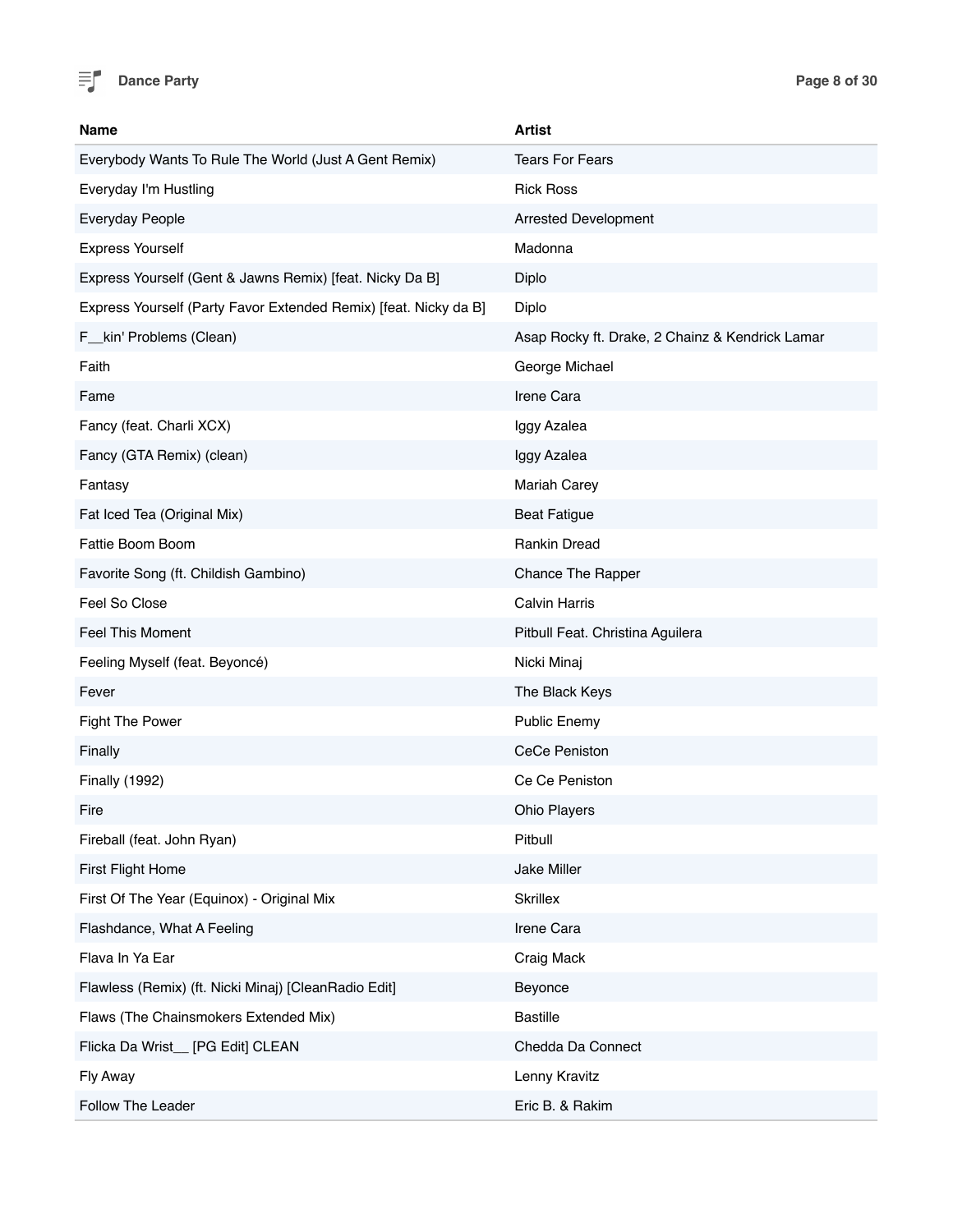

| Name                                                              | <b>Artist</b>                                          |
|-------------------------------------------------------------------|--------------------------------------------------------|
| Footloose                                                         | Kenny Loggins                                          |
| For What It's Worth                                               | Sergio Mendes                                          |
| Forever                                                           | Chris Brown                                            |
| Freak Me                                                          | Silk                                                   |
| Free bird                                                         | Lynyrd Skynyrd                                         |
| Fruit Juice (feat. Mr. Vegas)                                     | Snoop Lion                                             |
| Fu-gee-la                                                         | The Fugees                                             |
| Full Range Earmuff                                                | Mix Master Mike                                        |
| Fun ft. Chris Brown                                               | Pitbull                                                |
| Funky Cold Medina                                                 | Tone Loc                                               |
| Funky DJ                                                          | <b>Fried Chicken</b>                                   |
| Funky Man                                                         | Kool And The Gang                                      |
| Funky Walk, Part 1                                                | Dyke & The Blazers                                     |
| Funkytown                                                         | Lipps, Inc.                                            |
| G.D.F.R.[Clean Version]                                           | Flo Rida Ft. Sage The Gemini                           |
| Galvanize                                                         | Chemical Brothers, the                                 |
| Gangnam Style                                                     | Psy                                                    |
| Gangnam Style (Diplo XXXX Explicit Mix)                           | PSY Fe. 2 Chainz Tyga                                  |
| <b>Gangster Trippin</b>                                           | <b>Fatboy Slim</b>                                     |
| Gas Pedal Remix (Caked Up)                                        | Sage the Gemini                                        |
| GDFR (Going Down For Real) -Clean                                 | Flo Rida feat. Sage The Gemini                         |
| The Genius - Liquid Swords                                        | Ego Trip 1995                                          |
| Get Busy                                                          | Sean Paul                                              |
| Get Busy (Acapella)                                               | Sean Paul                                              |
| Get Down On It                                                    | Kool and The Gang                                      |
| Get Down Tonight                                                  | K.C. and The Sunshine Band                             |
| Get Eastwood [Lenlow]                                             | Gorillaz vs. Sean Paul vs. Black Eyed Peas             |
| Get Low                                                           | Dillon Francis & DJ Snake                              |
| <b>Get Low</b>                                                    | Lil Jon and The East Side Boyz feat. Ying Yang Twins   |
| Get Lucky                                                         | Daft Punk                                              |
| Get Lucky (Alessio Silvestro Remix) (By Alexis Castro & Agustin M | Daft Punk Feat. Pharrell Williams(By Alexis Castro & A |
| Get Lucky Remix                                                   | Daft Punk Featuring Cans & Pharrell Williams           |
| Get Outta My Dreams, Get Into My Car                              | <b>Billy Ocean</b>                                     |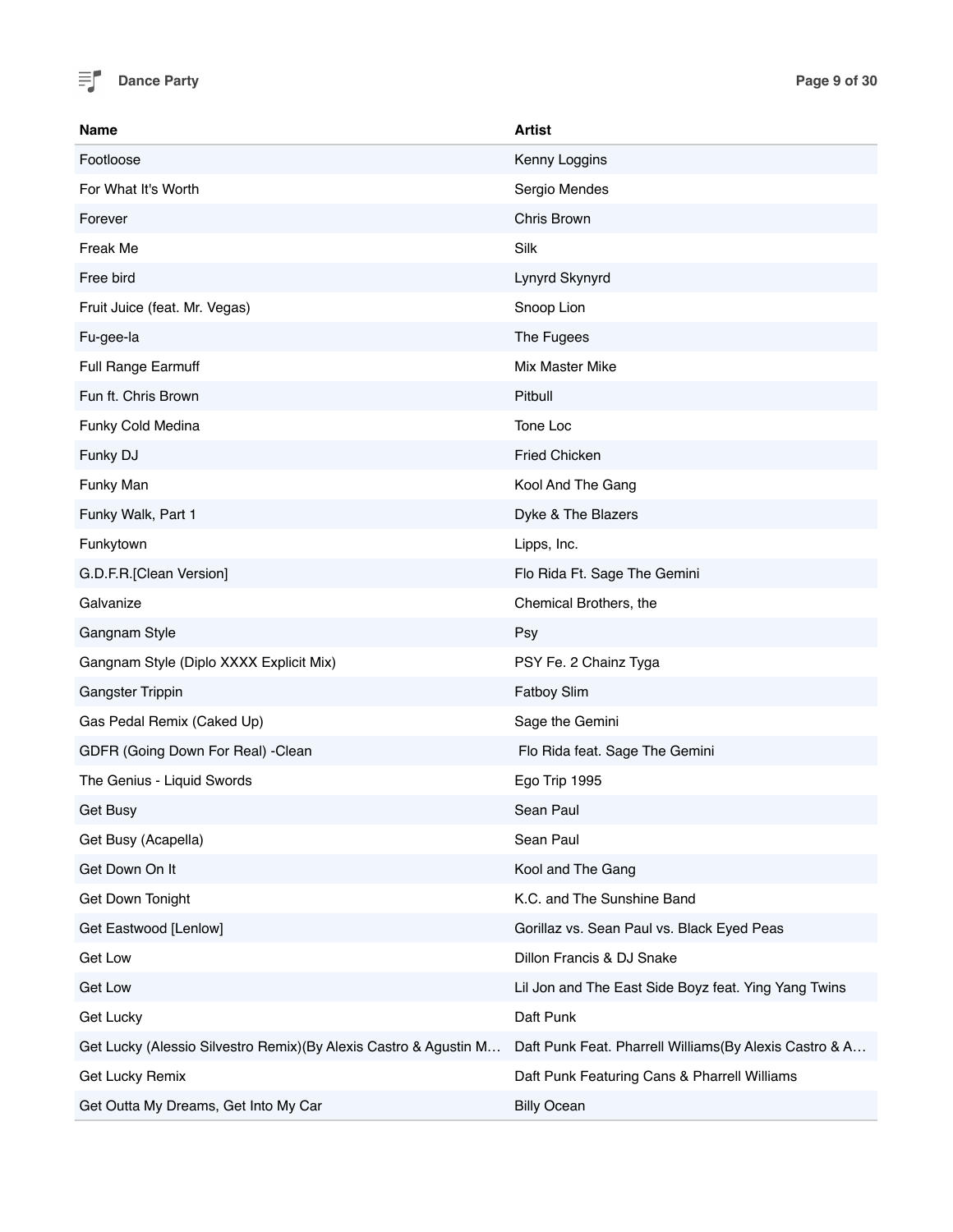

| <b>Name</b>                                    | <b>Artist</b>                         |
|------------------------------------------------|---------------------------------------|
| Get the Party Started                          | Pink                                  |
| Get The Party Started (Total Annual Ultra Mix) | DJ Battle Weapon                      |
| Get Up                                         | Vernon Burch                          |
| Get Ur Freak On                                | <b>Missy Elliott</b>                  |
| Get ur freak on mix (clean)                    | <b>Missy Elliott</b>                  |
| Get Yourself High                              | Chemical Brothers, the                |
| Gettin' Jiggy Wit It                           | <b>Will Smith</b>                     |
| Ghosts n Stuff                                 | Deadmau5                              |
| Gimme Some Lovin'                              | Spencer Davis Group                   |
| Girl In A Country Song                         | Maddie and Tae                        |
| Girls                                          | The 1975                              |
| Girls and Boys                                 | <b>Blur</b>                           |
| Girls Chase Boys                               | Ingrid Michaelson                     |
| Girls Just Want To Have Fun                    | Cyndi Lauper                          |
| Give It Away                                   | Red Hot Chili Peppers                 |
| Give It To Me Baby                             | <b>Rick James</b>                     |
| Give Me Everything                             | Pitbull feat. Ne-Yo, Afrojack & Nayer |
| Give The People What They Want                 | The O'Jays                            |
| Go Daddy-O                                     | Big Bad Voodoo Daddy                  |
| Gonna Make You Sweat (1991)                    | C+C Music Factory                     |
| Good Foot, Pt. 1                               | James Brown                           |
| Good Lovin'                                    | Young Rascals                         |
| Good Times                                     | Chic                                  |
| Good Times & Rappers Delight                   | Chic & Sugar Hill Gang Mix            |
| GOOD TO BE ALIVE HALLELUYAH                    | ANDY GRAMMER                          |
| <b>Good Vibrations</b>                         | The Beach Boys                        |
| Good Vibrations (1991)                         | Marky Mark Wahlberg                   |
| Got To Give It Up                              | Marvin Gaye                           |
| Gotta Get Away                                 | The Black Keys                        |
| Groove Is In The Heart                         | Deee-Lite                             |
| Groovy Lady                                    | The Meters                            |
| Guallando                                      | Fulanito                              |
| <b>Guilt Trip</b>                              | Kid Cudi                              |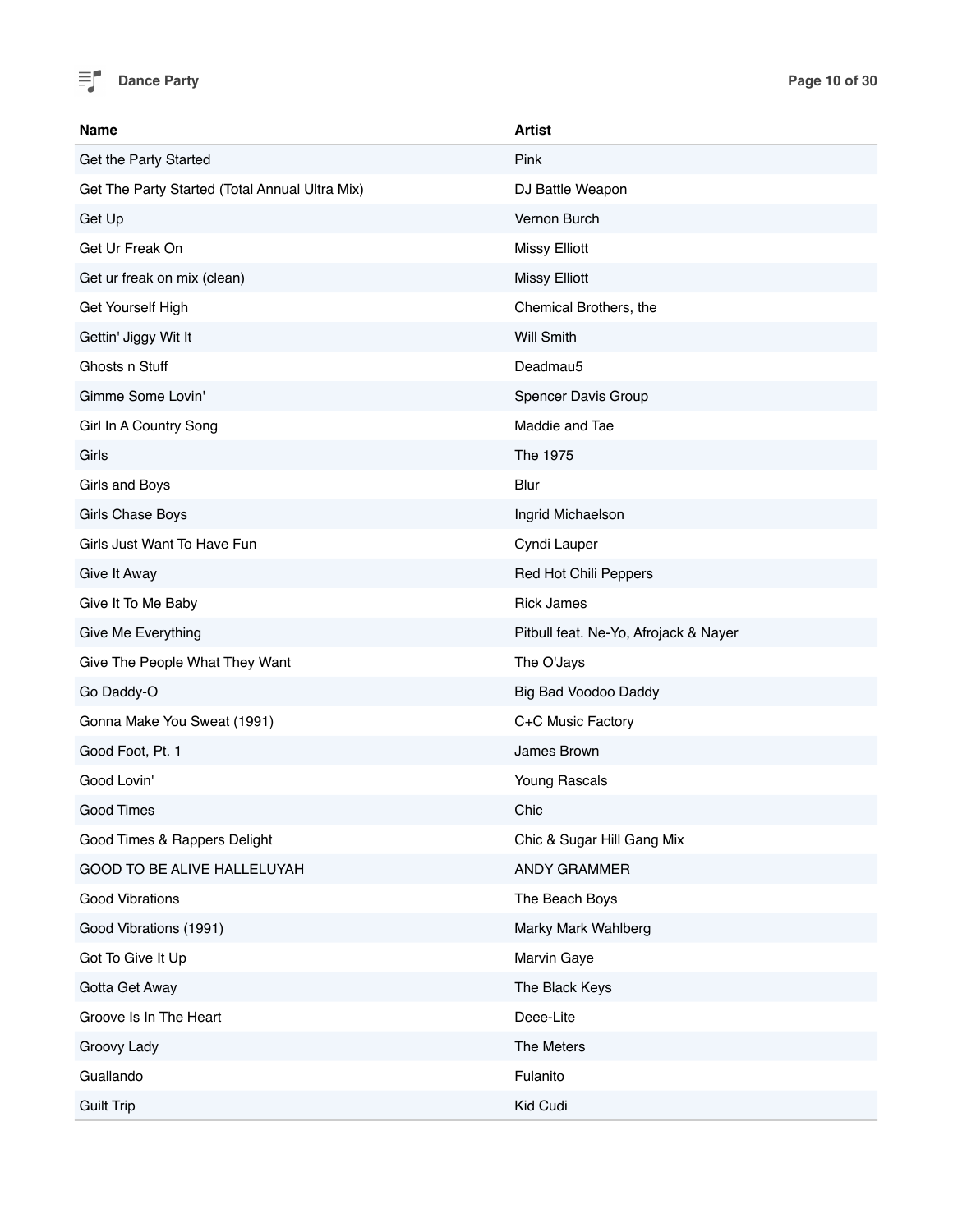

| Name                                                    | <b>Artist</b>                |
|---------------------------------------------------------|------------------------------|
| Hand on the Pump                                        | <b>Cypress Hill</b>          |
| Happy                                                   | <b>Pharrell Williams</b>     |
| Happy Birthday Everybody                                | Ray Baretto                  |
| Happy Happy Birthday Baby                               | The Tuneweavers              |
| <b>Happy Together</b>                                   | The Turtles                  |
| Hasta Que Salga El Sol                                  | Don Omar                     |
| Having A Party                                          | Sam Cooke                    |
| HEAD BAND TWERK REMIX                                   | B.o.B                        |
| Headlines                                               | <b>Drake</b>                 |
| <b>Heart Attack</b>                                     | Demi Lovato                  |
| <b>Heart Of Glass</b>                                   | <b>Blondie</b>               |
| <b>Heartbeat Song</b>                                   | Kelly Clarkson               |
| Heartbreaker                                            | Pat Benatar                  |
| Heat Wave [Martha & The Vandellas (David Elizondo Mix)] | Motown Remixed Vol. 2        |
| Heaven Must Have Sent You                               | The Elgins                   |
| Hella Good                                              | No Doubt                     |
| Hello, I Love You                                       | The Doors                    |
| Here Comes The Hotstepper                               | Ini Kamoze                   |
| Here I Go Again                                         | Whitesnake                   |
| Hey Baby                                                | No Doubt feat. Bounty Killer |
| Hey Brother                                             | Avicii                       |
| <b>Hey Ladies</b>                                       | <b>Beastie Boys</b>          |
| Hey Mr. D.J.                                            | Zhane                        |
| Hey Ya!                                                 | Outkast                      |
| Hey Young World                                         | <b>Slick Rick</b>            |
| Hey! We Will Rock Ya!! [DJ Prince]                      | Outkast vs. Queen            |
| Hideaway                                                | Kiesza                       |
| <b>High School Confidential</b>                         | Jerry Lee Lewis              |
| High School Dance                                       | Sylvers                      |
| Hip Hop                                                 | Dead Prez                    |
| Hips Don't Lie                                          | Shakira feat. Wyclef Jean    |
| Hold On, We're Going Home                               | Drake                        |
| Holiday                                                 | Madonna                      |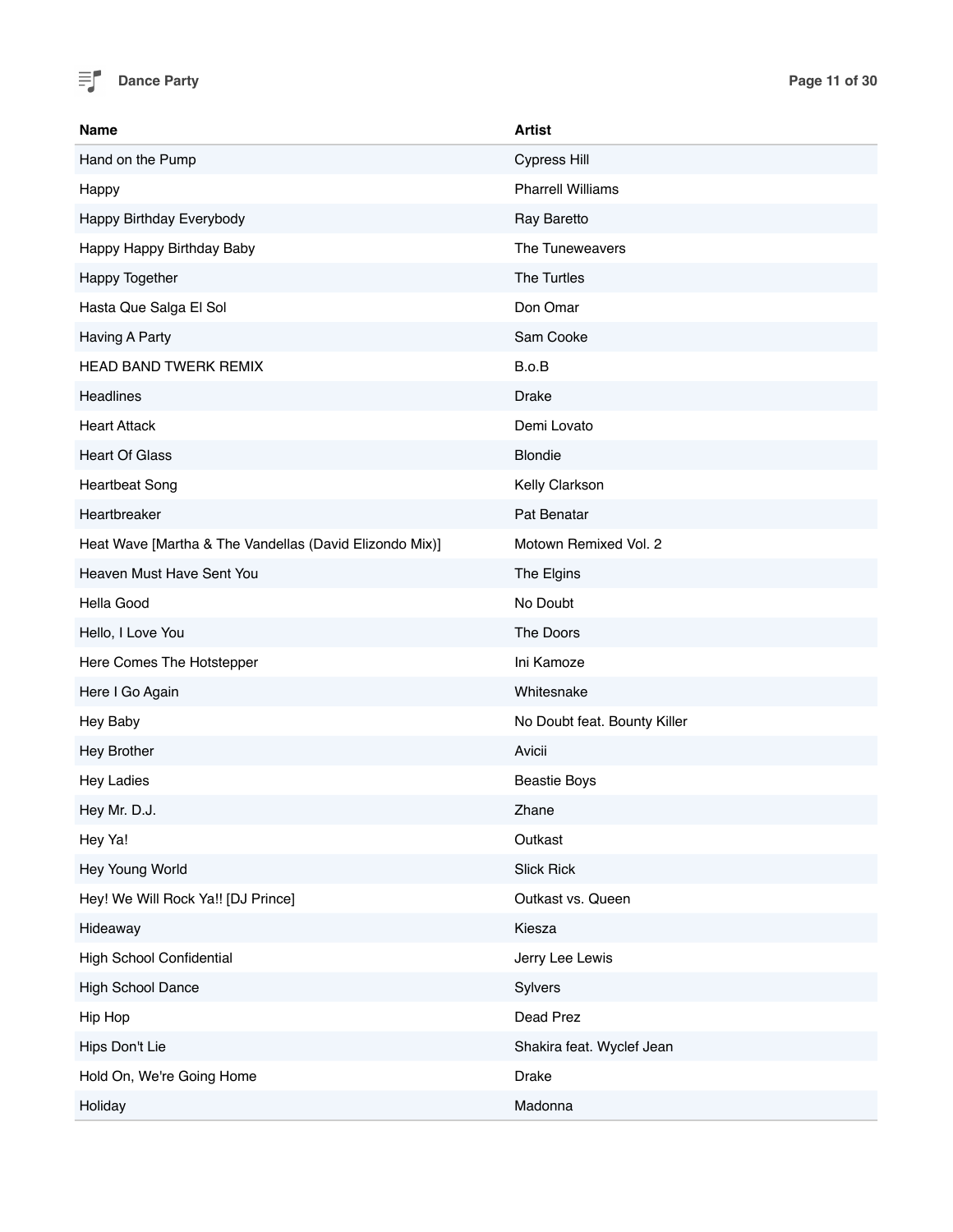

| <b>Name</b>                                                      | <b>Artist</b>                      |
|------------------------------------------------------------------|------------------------------------|
| Hollaback Thriller Girl [DJ Schmolli]                            | Michael Jackson vs. Gwen Stefani   |
| Hollywood Freaks                                                 | Beck                               |
| Hollywood Swinging                                               | Kool & The Gang                    |
| Homecoming (feat. Chris Martin)                                  | Kanye West                         |
| Hookah (CLEAN)                                                   | Tyga ft. Young Thug                |
| Hot in Herre                                                     | <b>Nelly</b>                       |
| Hot Nigga (Caked Up Remix)                                       | Bobby Shmurda                      |
| Hot Nigga (Clean)                                                | Bobby Shmurda                      |
| Hot Stuff                                                        | Donna Summer                       |
| How Low                                                          | Ludacris                           |
| How Sweet It Is (To Be Loved By You)                             | Marvin Gaye                        |
| The Humpty Dance                                                 | Digital Underground                |
| The Humpty Dance (1990)                                          | Digital Underground                |
| Hungry Like The Wolf                                             | Duran Duran                        |
| Hypnotize                                                        | Notorious B.I.G.                   |
| Hypnotize Feat. Pamela Long & Diddy                              | The Notorious B.I.G.               |
| i (I Love Myself) (Clean)                                        | Kendrick Lamar                     |
| I Don't Dance                                                    | Lee Brice                          |
| I Don't Feel Like Dancin'                                        | <b>Scissor Sisters</b>             |
| I Don't Mind (Feat.Juicy J)                                      | Usher                              |
| I Dont Get Tired Ft August Alsina Lyrics                         | <b>Kevin Gates</b>                 |
| I Get Around                                                     | 2Pac                               |
| I Gotta Feeling                                                  | <b>Black Eved Peas</b>             |
| I Heard It Through The Grapevine                                 | Gladys Knight & The Pips           |
| I Heard It Through the Grapevine [Marvin Gaye (Fun MacHine Mix)] | Motown Remixed Vol. 2              |
| I Just Wanna (NOW What's Next!)                                  | Elijah Blake                       |
| I Just Want to Celebrate                                         | [Rare Earth (Mocean Worker Remix)] |
| I Like It                                                        | Enrique Iglesias feat. Pitbull     |
| I Like It Like That                                              | Chris Kenner                       |
| I Like To Move It (1994)                                         | Reel 2 Real                        |
| I Lived                                                          | OneRepublic                        |
| I Love Rock N' Roll                                              | Joan Jett and The Blackhearts      |
| I Love Salsa                                                     | N'Klabe                            |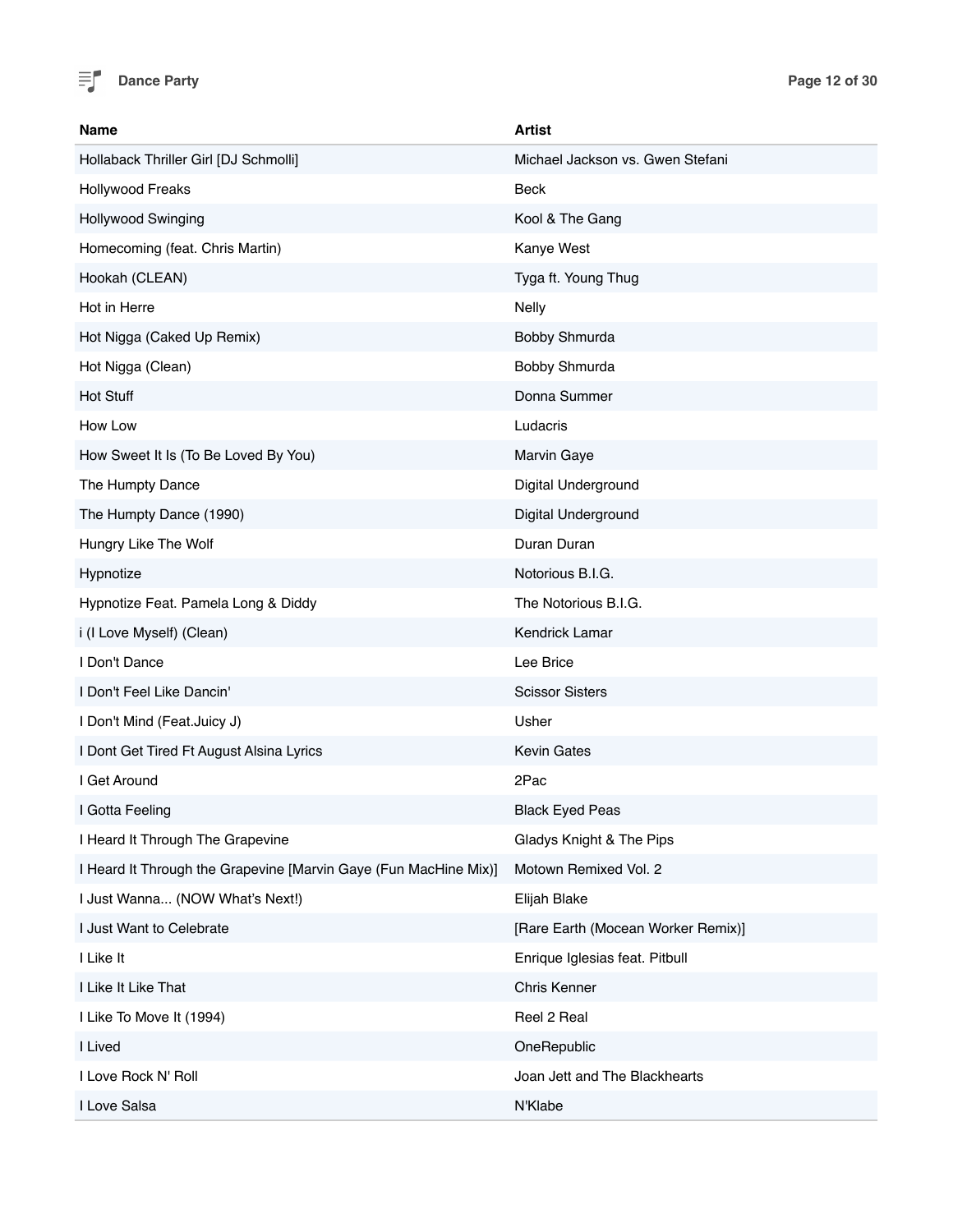

| <b>Name</b>                                 | <b>Artist</b>                                           |
|---------------------------------------------|---------------------------------------------------------|
| I love the way you move                     | Outkast                                                 |
| I Need Your Love                            | Calvin Harris ft. Ellie Goulding                        |
| I Ran                                       | A Flock Of Seagulls                                     |
| I Wanna Be Around                           | <b>Tony Bennett</b>                                     |
| I Wanna Dance With Somebody (Who Loves Me)  | <b>Whitney Houston</b>                                  |
| I Wanna Sex You Up                          | Color Me Badd                                           |
| I Want Candy                                | <b>Bow Wow Wow</b>                                      |
| I Want You Back                             | The Jackson 5                                           |
| I Want You Back [Jackson 5 (SPK Mix)]       | Motown Remixed Vol. 2                                   |
| I Want You To Want Me                       | Cheap Trick                                             |
| I Will Survive                              | Gloria Gaynor                                           |
| I Wish                                      | Skee-lo                                                 |
| I Wish [A Capella] / My Gigolo / Cannonball | Skee-Lo / Maurice Fulton Presents Stress / The Breeders |
| I'm Coming Out                              | Diana Ross                                              |
| I'm So Excited                              | <b>Pointer Sisters</b>                                  |
| I'm So Into You                             | SWV                                                     |
| I'm Too Sexy                                | <b>Right Said Fred</b>                                  |
| I'm Your Boogie Man (remake)                | Rob Zombie                                              |
| Ice Ice Baby                                | Vanilla Ice                                             |
| If I Ever Fall In Love                      | Shai                                                    |
| If This Is It                               | Huey Lewis and The News                                 |
| If You Wanna Be My Lover                    | Spice Girls                                             |
| Ignition (Remix)                            | R. Kelly                                                |
| In Da Club (acapella)                       | 50 Cent                                                 |
| Insane In The Brain                         | Cypress Hill                                            |
| Insane In The Brain (1992)                  | <b>Cypress Hill</b>                                     |
| It Ain't Over 'Til It's Over                | Lenny Kravitz                                           |
| It Takes Two                                | Kim Weston & Marvin Gaye                                |
| It Takes Two                                | Rob Base & D.J. E-Z Rock                                |
| It Was Always You                           | Maroon 5                                                |
| It Wasn't Me                                | Shaggy feat. Ricardo "RikRok" Ducent                    |
| It's all About the Benjamins                | <b>Puff Daddy</b>                                       |
| It's Not Unusual                            | Tom Jones                                               |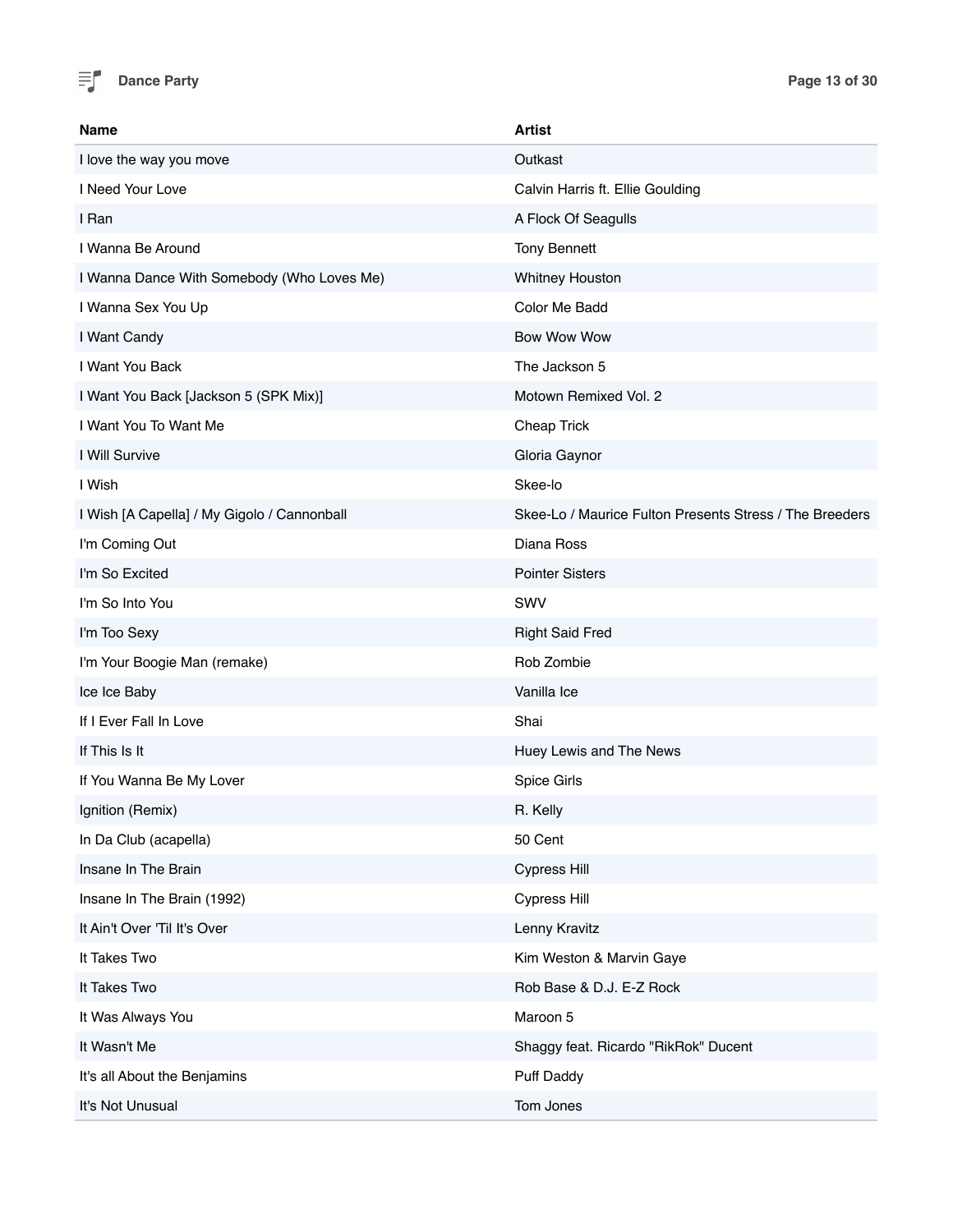

| <b>Name</b>                                          | <b>Artist</b>                 |
|------------------------------------------------------|-------------------------------|
| It's Still Rock And Roll To Me                       | <b>Billy Joel</b>             |
| It's The Same Old Song                               | The Four Tops                 |
| Itch And Scratch (Part 1)                            | <b>Rufus Thomas</b>           |
| J Balvin                                             | Ay Vamos_Letra                |
| J.R. Funk / Feel Good Party Time                     | Arcade                        |
| Jam On It                                            | <b>Newcleus</b>               |
| Jealous                                              | Nick Jonas                    |
| Jessie's Girl                                        | <b>Rick Springfield</b>       |
| Jimmy's Gang                                         | Parov Stelar                  |
| Jive Talkin'                                         | <b>Bee Gees</b>               |
| John Legend - All Of Me                              | John Legend                   |
| Juicy                                                | The Notorious B.I.G.          |
| Jump                                                 | Van Halen                     |
| Jump (1992)                                          | Kris Kross                    |
| Jump Around                                          | House Of Pain                 |
| Jumpin Jumpin'                                       | Destiny's Child               |
| Jungle Boogie                                        | Kool & The Gang               |
| Just A Girl                                          | No Doubt                      |
| Just Can't Get Enough                                | Depeche Mode                  |
| (Just Can't Get) Enough Music [Tristan Shout]        | Depeche Mode vs. Madonna      |
| <b>Just Dance</b>                                    | Lady Gaga feat. Colby O'Donis |
| Just the Two of Us (1992)                            | Chubb Rock                    |
| Just The Way You Are                                 | <b>Bruno Mars</b>             |
| Just The Way You Are Remix - Bruno Mars              | <b>Skrillex</b>               |
| Just to See You Smile                                | Tim McGraw                    |
| Karma Chameleon                                      | Culture Club                  |
| Keep Her On The Low                                  | Mindless Behavior             |
| Keep on Truckin' [Eddie Kendricks (DJ Spinna Remix)] | Motown Remixed Vol. 1         |
| King of Rock                                         | Run DMC                       |
| Kiss                                                 | Prince                        |
| La Despedida                                         | Daddy Yankee                  |
| Land Of 1,000 Dances                                 | <b>Wilson Pickett</b>         |
| Latch                                                | Disclosure Feat Sam Smith     |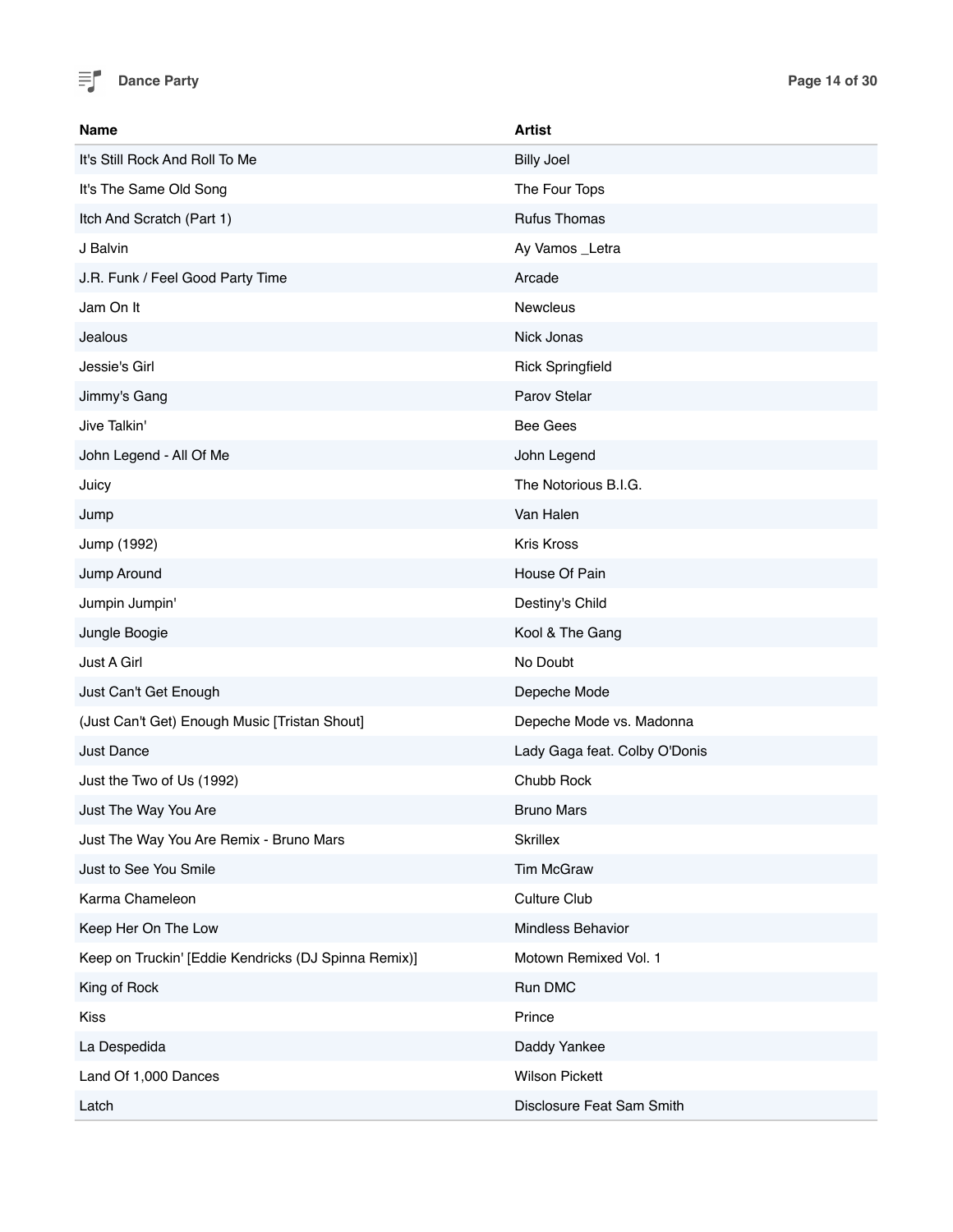

| Name                                            | <b>Artist</b>                                   |
|-------------------------------------------------|-------------------------------------------------|
| Le Freak                                        | Chic                                            |
| Lean Back                                       | <b>Terror Squad</b>                             |
| Lean On (feat. MØ & DJ Snake)                   | Major Lazer                                     |
| <b>Left Hand Free</b>                           | Alt-J                                           |
| Let A Woman Be A Woman                          | Dyke And The Blazers                            |
| Let Her Dance                                   | <b>Bobby Fuller Four</b>                        |
| Let Me Blow Ya Mind                             | Eve                                             |
| Let Me Clear My Throat                          | DJ Kool                                         |
| Let Me Go Freak!                                | Missy Elliot vs David Guetta vs Sound Dimension |
| Let Me Ride                                     | Dr.Dre                                          |
| Let My Love Open The Door                       | Pete Townshend                                  |
| Let The Little Girl Dance                       | <b>Billy Bland</b>                              |
| Let's Dance                                     | <b>Chris Montez</b>                             |
| Let's Dance                                     | David Bowie                                     |
| Let's Go                                        | Tiësto Feat. Icona Pop                          |
| Let's Go Crazy                                  | Prince                                          |
| Let's Groove                                    | Earth, Wind & Fire                              |
| Let's Groove Tonight                            | Earth, Wind & Fire                              |
| Let's Spend The Night Together                  | The Rolling Stones                              |
| Let's Twist The Mood                            | Mastermix                                       |
| Letting Go (Dutty Love) (Clean)                 | Sean Kingston Feat Nicki Minaj                  |
| Levels                                          | Nick Jonas                                      |
| Lick It (With Kaskade)                          | <b>Skrillex</b>                                 |
| Life Is A Highway                               | Tom Cochrane                                    |
| Life Round Here                                 | James Blake                                     |
| Lifestyle (feat. Young Thug & Rich Homie Quan)  | <b>Rich Gang</b>                                |
| Light my Fire                                   | <b>Shirley Bassey</b>                           |
| Lights (Bassnectar Remix)                       | Bassnectar                                      |
| Like A Hot Boy ft. Young Thug (Clean)           | Kid Ink                                         |
| A Little Party Never Killed Nobody (All We Got) | Fergie, Q-Tip & GoonRock                        |
| Livin' La Vida Loca                             | <b>Ricky Martin</b>                             |
| Livin' On A Prayer                              | Bon Jovi                                        |
| Locked Away                                     | R City ft. Adam Levine                          |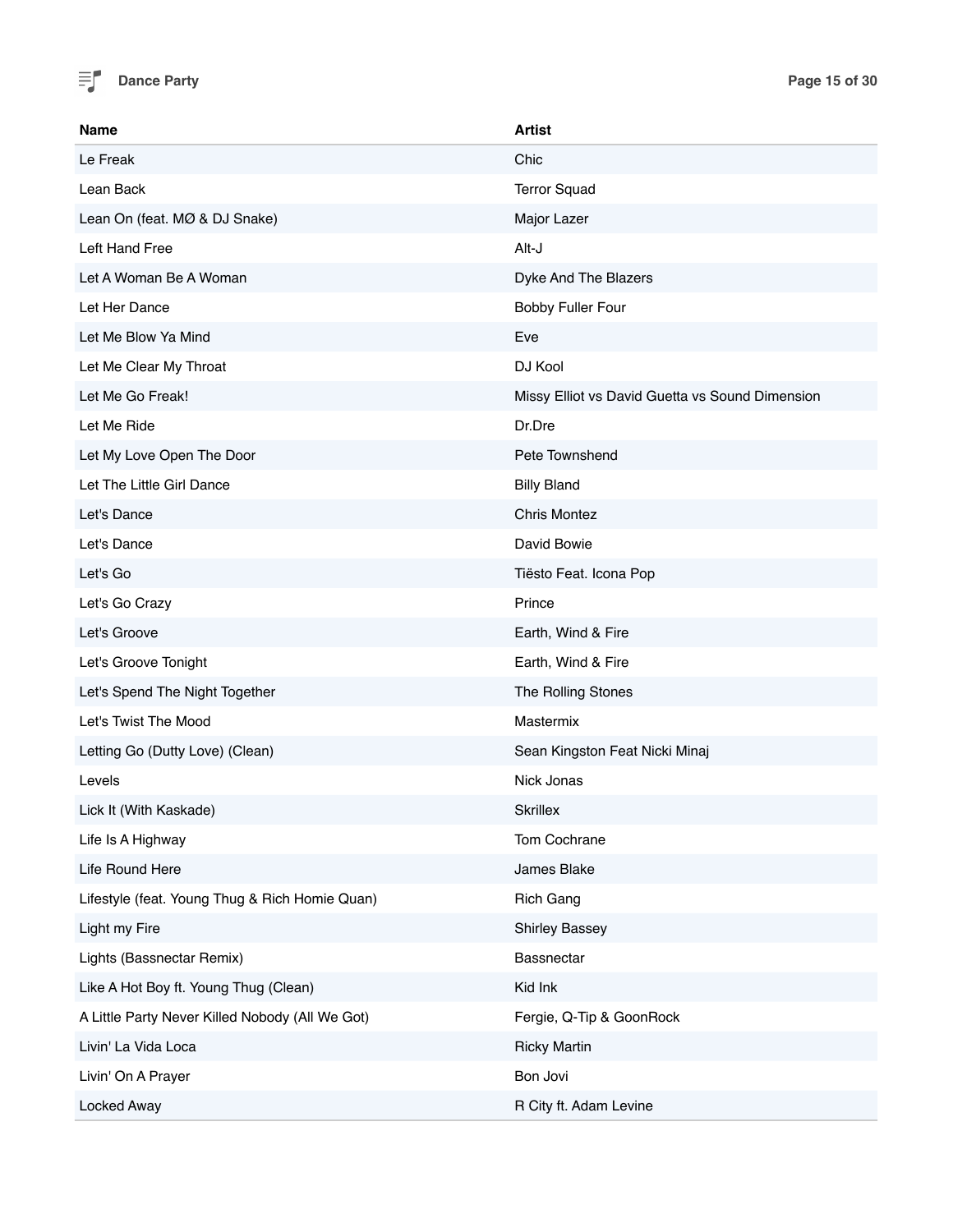

| Name                                                         | <b>Artist</b>                         |
|--------------------------------------------------------------|---------------------------------------|
| Locked Out Of Heaven                                         | <b>Bruno Mars</b>                     |
| London Bridge                                                | Fergie                                |
| Lonely Boy                                                   | The Black Keys                        |
| Long Live A\$AP (Clean)                                      | A\$AP ROCKY                           |
| Look at me now (clean) ft. Lil Wayne, Busta Rhymes (LYRICS!) | Chris Brown                           |
| Lose Yourself                                                | Eminem                                |
| Lost                                                         | Frank Ocean                           |
| Loud Pipes                                                   | Ratatat                               |
| Love Is A Battlefield                                        | Pat Benatar                           |
| (Love Is Like A) Heat Wave                                   | Martha Reeves & The Vandellas         |
| Love Like This                                               | <b>Faith Evans</b>                    |
| Love Me (CLEAN)                                              | Lil Wayne Feat. Drake & Future        |
| Love Me Harder (clean)                                       | Ariana Grande, The Weeknd             |
| Love Never Felt So Good                                      | Michael Jackson & Justin Timberlake   |
| Love Rollercoaster                                           | Red Hot Chili Peppers                 |
| Love Runs Out                                                | OneRepublic                           |
| Love Shack                                                   | $B-52's$                              |
| Love The Way You Lie (Clean)                                 | Eminem Ft Rihanna                     |
| Love You Like A Love Song                                    | Selena Gomez and The Scene            |
| Low Rider (Lookas Trap Remix)                                | War                                   |
| Loyal [Clean] (feat. Lil' Wayne, Tyga & French Montana)      | Chris Brown                           |
| M.I.A. In Funkytown [C.H.A.O.S. Productions]                 | Lipps Inc. vs. M.I.A. vs. Eddie Grant |
| Main Chick                                                   | Kid Ink                               |
| Make It Funky (Part 1)                                       | James Brown                           |
| Makes Me Wonder                                              | Gramatik                              |
| Mambo No. 5 (A Little Bit Of)                                | Lou Bega                              |
| Maps                                                         | Maroon 5                              |
| Martin Garrix                                                | Animals (Original Mix)                |
| Mass Appeal                                                  | Gangstarr                             |
| <b>Material Girl</b>                                         | Madonna                               |
| Me and My Broken Heart                                       | Rixton                                |
| Me, Myself and I                                             | De La Soul                            |
| Meow (Skrillex remix)                                        | Deadmau5                              |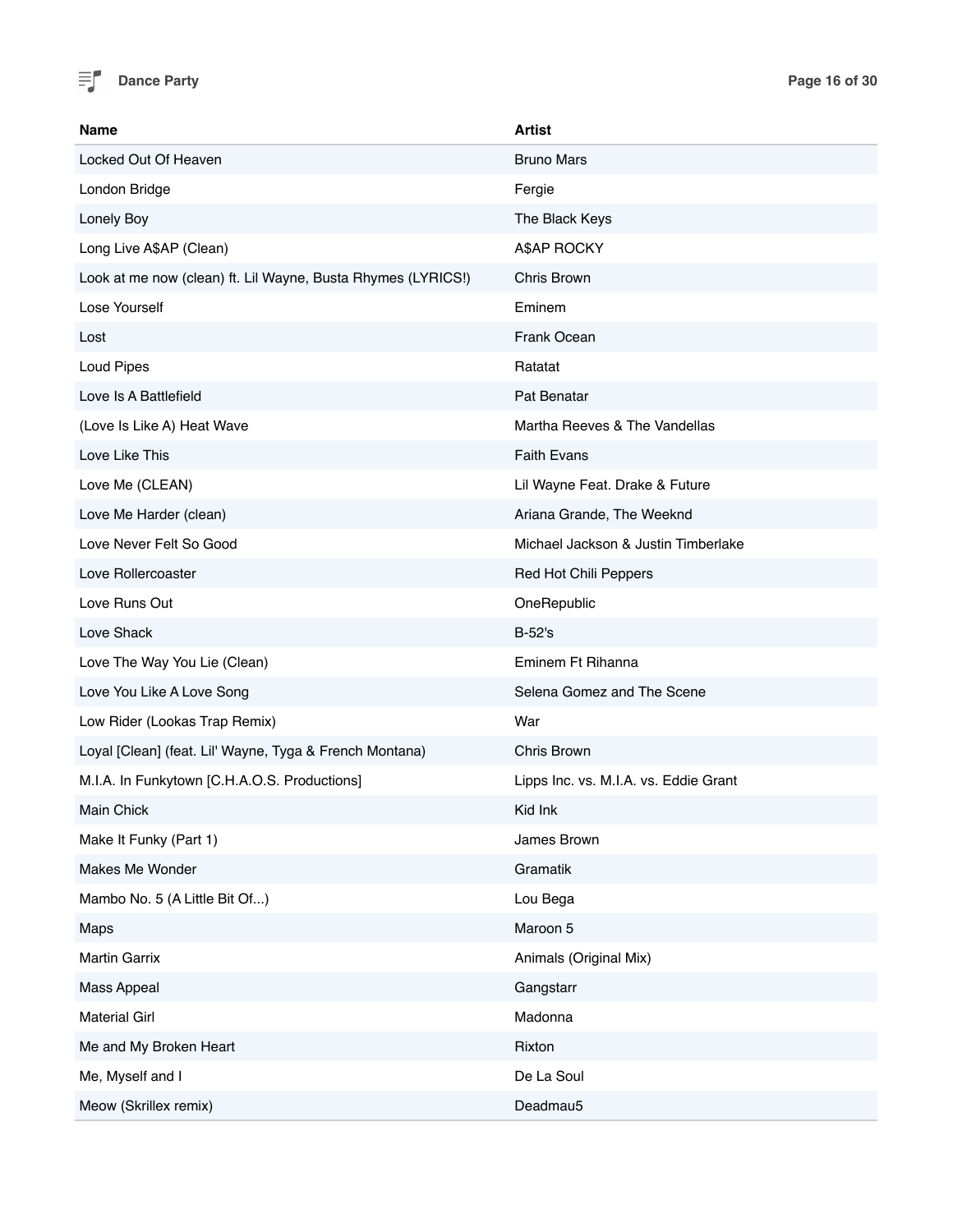

| Name                                  | <b>Artist</b>                           |
|---------------------------------------|-----------------------------------------|
| The Message                           | <b>Grandmaster Flash</b>                |
| Method Man & Redman - How High        | Method Man and Redman                   |
| <b>Mixed Bizness</b>                  | <b>Beck</b>                             |
| Mo Money, Mo Problems (1997)          | The Notorious B.I.G., Puff Daddy & Mase |
| Mona Lisa                             | <b>Slick Rick</b>                       |
| Money Maker                           | Ludacris feat. Pharrell                 |
| Money, Power & Respect                | Lox                                     |
| More Bounce To The Ounce              | Zapp & Roger                            |
| More Than A Feeling                   | <b>Boston</b>                           |
| More Than Words                       | Extreme                                 |
| Morning Lemon                         | Chemical Brothers, the                  |
| Motownphilly                          | Boyz II Men                             |
| Motownphilly (1991)                   | Boyz II Men                             |
| The motto (CLEAN lyrics)              | <b>Drake</b>                            |
| Move Mountains (Clean Version)        | Alkaline                                |
| Move This                             | Technotronic                            |
| Move Your Boogie Body                 | Bar-Kays                                |
| Moves Like Jagger                     | Maroon 5 feat. Christina Aguilera       |
| Ms. Fat Booty                         | Mos Def                                 |
| Mundian To Bach Ke                    | Panjabi MC                              |
| Music                                 | Madonna                                 |
| <b>Mustang Sally</b>                  | The Commitments                         |
| (My 1st) Big Break                    | <b>Cut Chemist</b>                      |
| My Adidas (1986)                      | Run DMC                                 |
| My Boo                                | Ghost Town Dj's                         |
| My Doorbell                           | The White Stripes                       |
| My Girl                               | Mindless Behavior                       |
| My Girl                               | The Temptations                         |
| My Homies Still (feat Big Sean)       | Lil Wayne                               |
| My House                              | Flo Rida                                |
| My Life (feat. Eminem & Adam Levine)  | 50 Cent                                 |
| My Lovin' (You're Never Gonna Get It) | En Vogue                                |
| My Prerogative                        | Bobby Brown                             |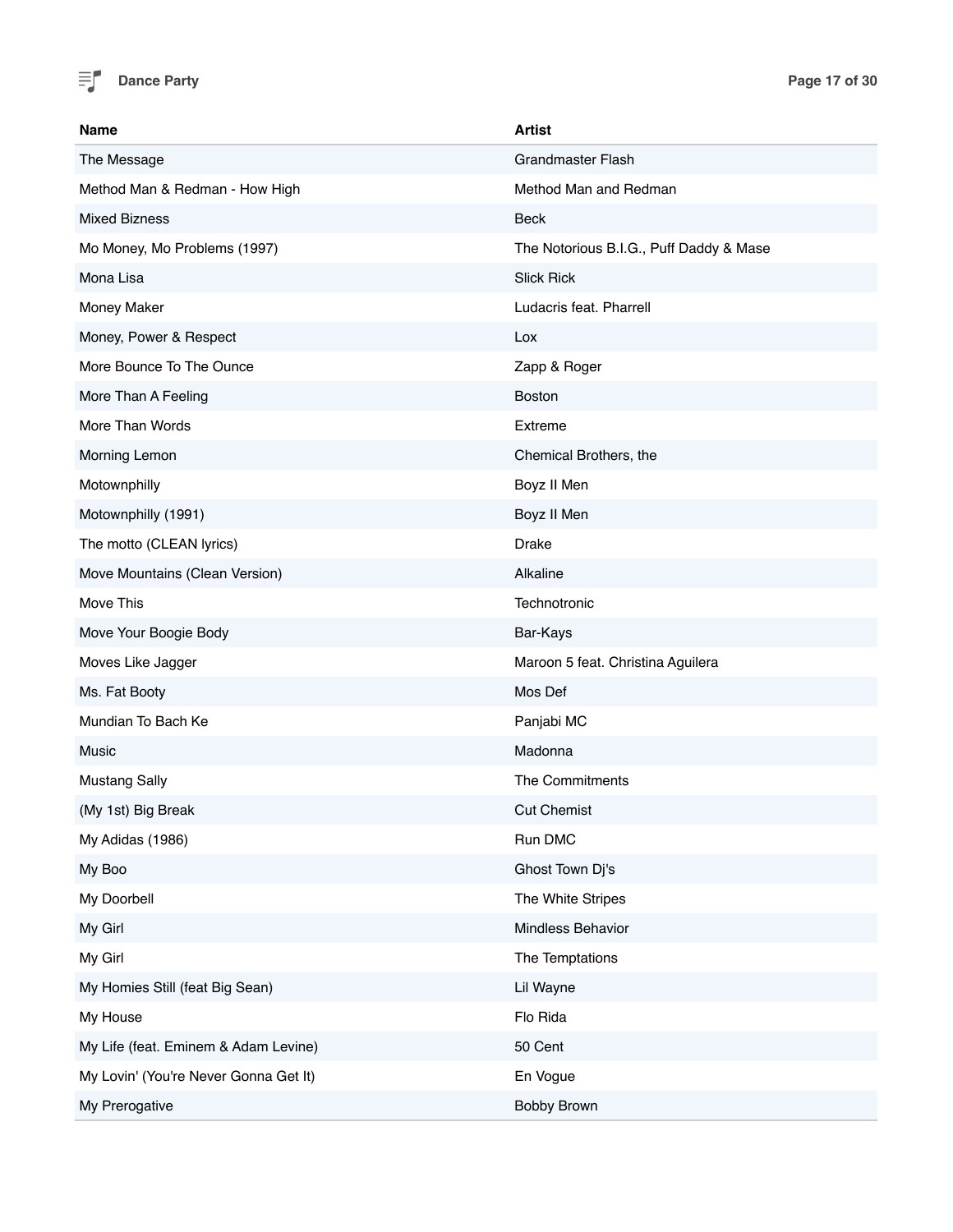

| Name                                                             | <b>Artist</b>                    |
|------------------------------------------------------------------|----------------------------------|
| My Sharona                                                       | The Knack                        |
| My Sweet Summer                                                  | Dirty Heads                      |
| My Way Remix (Clean) ft. Drake                                   | Fetty Wap                        |
| Na Na                                                            | <b>Trey Songz</b>                |
| Naked Eye                                                        | Luscious Jackson                 |
| Nasty (Clean Version)                                            | T-wayne                          |
| The nearness of you                                              | Norah Jones                      |
| Needle In A Haystack                                             | The Velvelettes                  |
| New Flame (Clean) Usher, Rick Ross                               | Chris Brown                      |
| New York Battle Move (Busta Rhymes/Nina Hagen/Lo Fidelity Allsta | dj lobsterdust                   |
| Next Episode CAKED UP Tree Mix (Clean)                           | Dr. Dre Feat. Snoop Dogg         |
| Nicky Jam (Letra)                                                | Travesuras                       |
| <b>Night Changes</b>                                             | One Direction                    |
| No Church In the Wild (feat. Frank Ocean & The-Dream)            | JAY Z & Kanye West               |
| No Diggity                                                       | Blackstreet                      |
| No Diggity (Bondax Edit)                                         | <b>Blackstreet</b>               |
| No Diggity (Jstar REmix)                                         | Jstar                            |
| No Flex Zone (Clean Version)                                     | Rae Sremmurd                     |
| No Flex Zone Remix (Clean)                                       | Rae Strummond feat. Nicki Minaj  |
| No Fun / Push It                                                 | Iggy & The Stooges / Salt-N-Pepa |
| No Holidays                                                      | The Warning Shots                |
| No Mediocre (feat. Iggy Azalea)                                  | T.I.                             |
| No One                                                           | Alicia Keys                      |
| No Type (clean)                                                  | Rae Sremmurd                     |
| Nobody Love                                                      | <b>Tori Kelly</b>                |
| Not a Bad Thing                                                  | Justin Timberlake                |
| Not Afraid                                                       | Eminem                           |
| Nothin' But A Good Time                                          | Poison                           |
| Novacane                                                         | Frank Ocean                      |
| Now ft. Rye Rye                                                  | <b>Bassnectar</b>                |
| Now That We Found Love                                           | Heavy D. and The Boyz            |
| Number One Spot                                                  | Ludacris                         |
| Number One Spot Clean                                            | Ludacris                         |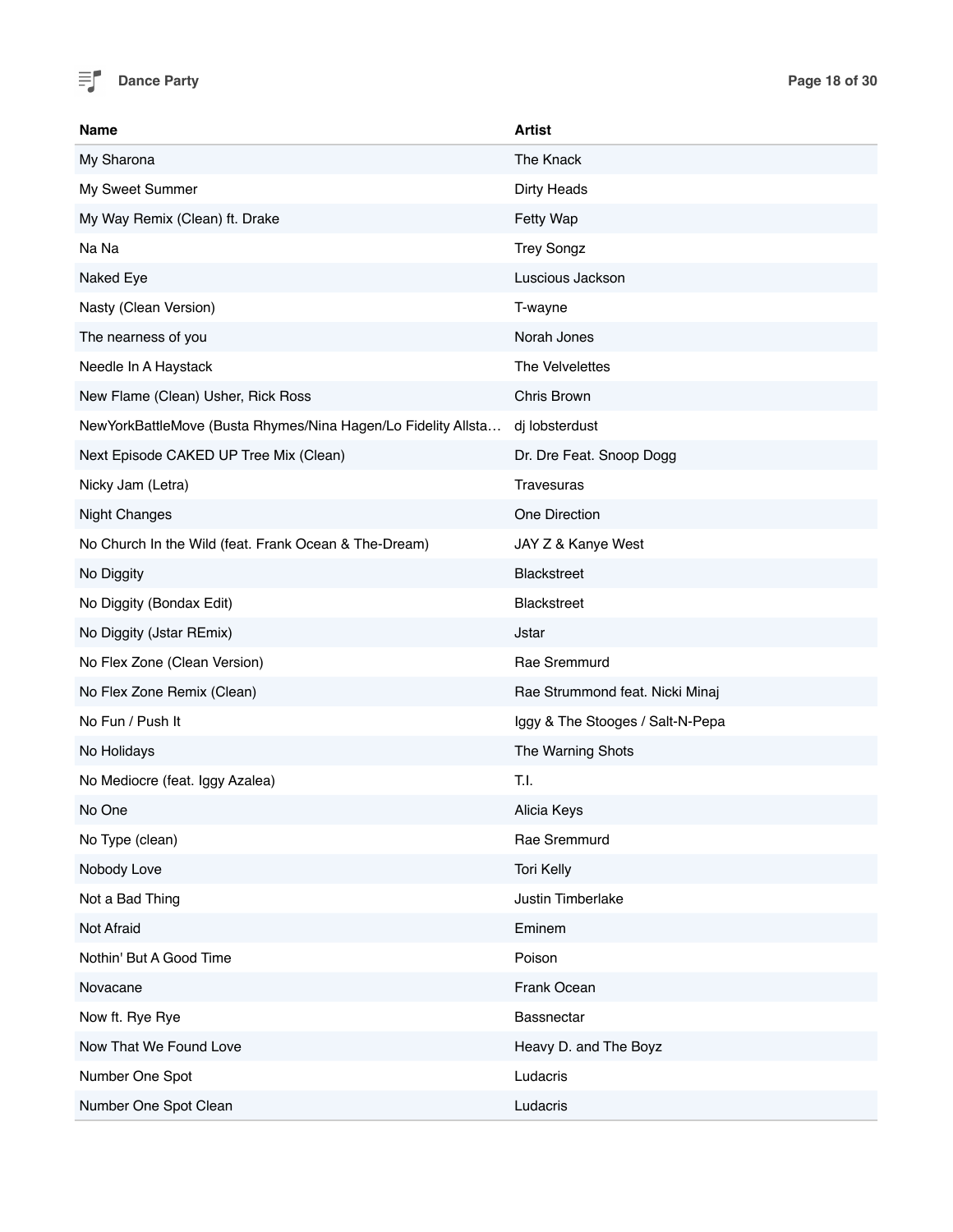

| <b>Name</b>                                 | <b>Artist</b>                     |
|---------------------------------------------|-----------------------------------|
| The Number Song [Cut Chemist Party Mix]     | DJ Shadow                         |
| Nuthin' But A "G" Thang                     | Dr. Dre                           |
| Nutmeg ft. The RZA                          | Ghostface Killah                  |
| O.P.P.                                      | Naughty By Nature                 |
| Oath                                        | Cher Lloyd/Becky G                |
| Oh Yeah                                     | Daft Punk                         |
| Old time rock and roll                      | <b>Bob Seger</b>                  |
| On Top of the World                         | Imagine Dragons                   |
| One in a Million                            | Aaliyah                           |
| One Last Time                               | Ariana Grande                     |
| One More Time                               | Daft Punk                         |
| One Nation Under A Groove                   | Funkadelic                        |
| Only (Feat. Drake, Lil Wayne & Chris Brown) | Nicki Minaj                       |
| Only You [Bad Boy Remix]                    | Mase/The Notorious B.I.G./112     |
| Ooo Ooo Baby                                | Smokey Robinson and The Miracles  |
| <b>Opposites Attract</b>                    | Paula Abdul                       |
| Out Of The Woods                            | <b>Taylor Swift</b>               |
| Out The Speakers (Feat. Rich Kidz)          | A-Trak + Milo & Otis              |
| Outkast - So Fresh and So Clean             | Outkast                           |
| Outside (feat. Ellie Goulding)              | <b>Calvin Harris</b>              |
| Over the Love                               | Florence + The Machine            |
| Overgrown                                   | James Blake                       |
| P.Y.T. (Pretty Young Thing)                 | Michael Jackson                   |
| Papa's Got A Brand New Bag                  | James Brown and The Famous Flames |
| Papa's Got A Brand New Bag, Pts. 1, 2 & 3   | James Brown                       |
| Paris (Ooh La La)                           | <b>Grace Potter</b>               |
| Part-Time Lover                             | Stevie Wonder                     |
| Party Man                                   | Prince                            |
| Party Rock (Viking Breakdance Trap Remix)   | <b>LMFAO</b>                      |
| Party Rock Anthem                           | <b>LMFAO</b>                      |
| Party Up (Up In Here)                       | <b>DMX</b>                        |
| Pause                                       | Pitbull                           |
| The Payback                                 | James Brown                       |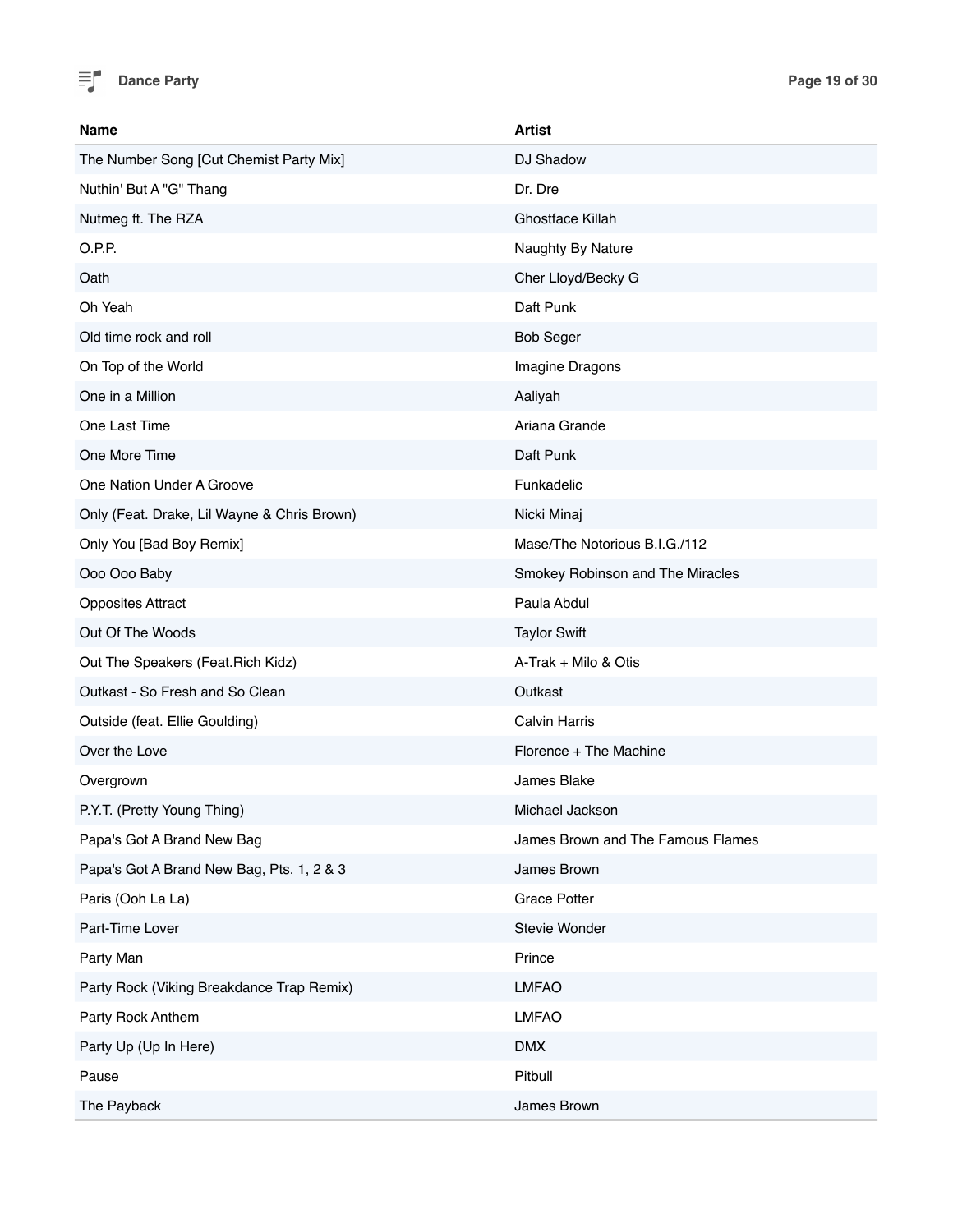

| <b>Name</b>                                              | <b>Artist</b>                         |
|----------------------------------------------------------|---------------------------------------|
| Payback (The Final Mixdown)                              | James Brown                           |
| Payphone (feat. Wiz Khalifa)                             | Maroon 5                              |
| Payphone ft. Wiz Khalifa_Dj Alexis Remix                 | Maroon 5                              |
| Perfect                                                  | One Direction                         |
| Peso (Clean)                                             | <b>ASAP Rocky</b>                     |
| Piano                                                    | Ariana Grande                         |
| Pick Up The Pieces                                       | Average Whiteband                     |
| Pills N Potions                                          | Nicki Minaj                           |
| Play That Funky Music                                    | <b>Wild Cherry</b>                    |
| Play Your Part (Pt. 1)                                   | <b>Girl Talk</b>                      |
| Pod De Floor' feat. VYBZ Kartel                          | Major Lazer                           |
| Poison                                                   | <b>Bell Biv Devoe</b>                 |
| Pokerface                                                | Lady GaGa                             |
| Pompeii                                                  | <b>Bastille</b>                       |
| Pompeii Vs Kids Vs I Could Be The One (Mixed By Allstar) | <b>Bastille Vs MGMT Vs Avicii</b>     |
| Pony                                                     | Ginuwine                              |
| Pop Muzik                                                | M                                     |
| Post To Be (Clean)                                       | Omarion                               |
| Postcard (NOW What's Next!)                              | Jukebox the Ghost                     |
| Pound the Alarm                                          | Nicki Minaj                           |
| Pour Some Sugar On Me                                    | Def Leppard                           |
| The Power                                                | Snap                                  |
| The Power Of Love                                        | Huey Lewis and The News               |
| Praise You                                               | Fatboy Slim                           |
| Prayer In C                                              | Lilly Wood & The Prick & Robin Schulz |
| Problem                                                  | Ariana Grande                         |
| Problem (feat. Iggy Azalea)                              | Ariana Grande                         |
| <b>Professional Griefers</b>                             | Deadmau5                              |
| Psychedelic Shack                                        | Temptations                           |
| Pump Up The Jam                                          | Technotronic                          |
| Purple Bounce (Jimi Hendrix vs. Chemical Brothers)       | dj lobsterdust                        |
| Push It                                                  | Salt N Pepa                           |
| Pyramids                                                 | Frank Ocean                           |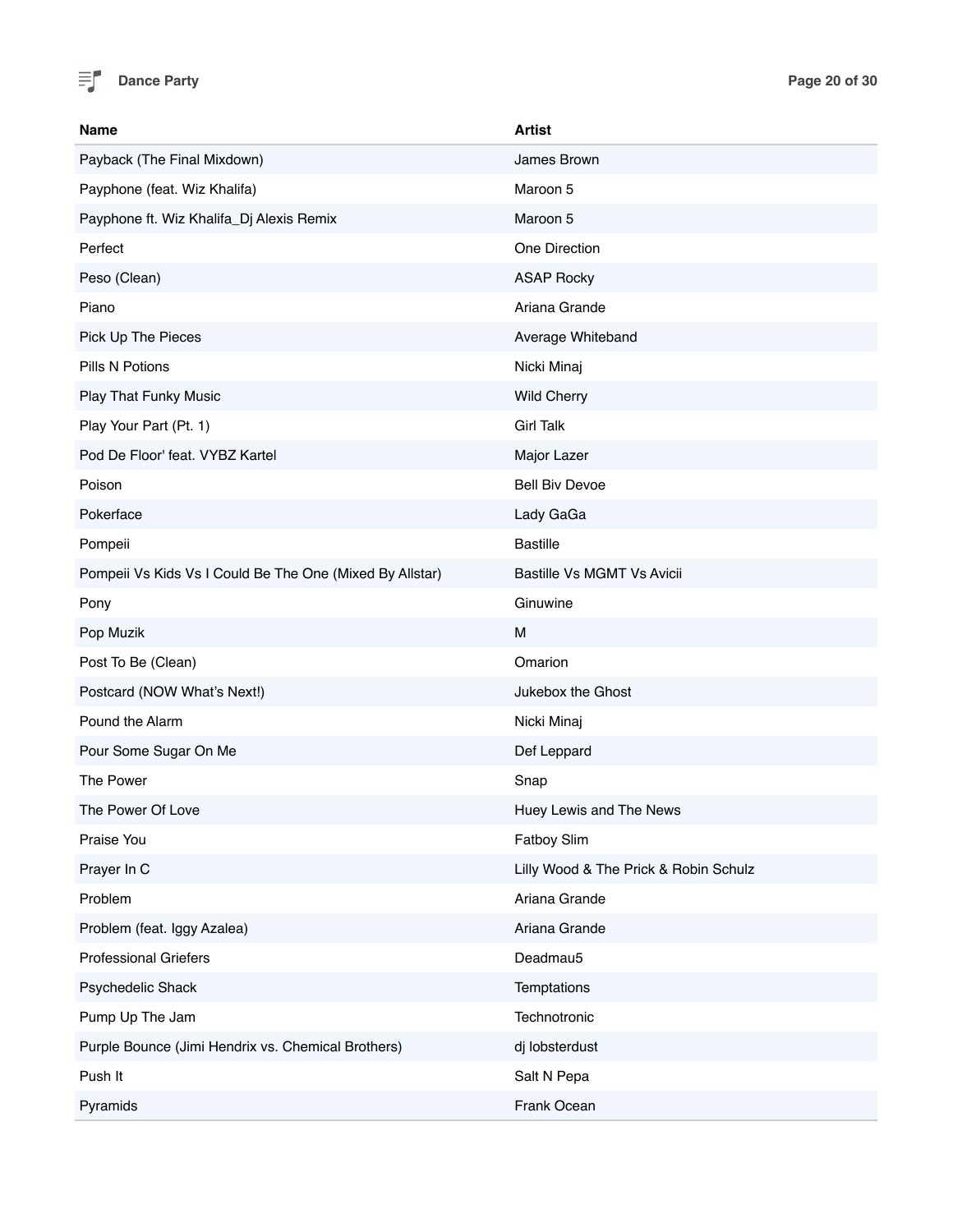

| <b>Name</b>                                  | <b>Artist</b>                                       |
|----------------------------------------------|-----------------------------------------------------|
| Queen Of The Freaks [Loo & Placido]          | Queens Of The Stone Age vs. Missy Elliott vs. Tweet |
| Radioactive                                  | Imagine Dragons                                     |
| Radioactive (feat. Kendrick Lamar)           | Imagine Dragons                                     |
| Ragga Bomb (feat. The Ragga Twins)           | <b>Skrillex</b>                                     |
| The Rain (Supa Dupa Fly)                     | <b>Missy Elliott</b>                                |
| <b>Raise Your Glass</b>                      | P!nk                                                |
| Rapture                                      | <b>Blondie</b>                                      |
| Rather Be (feat. Jess Glynne)                | Clean Bandit                                        |
| Reach Out I'll Be There                      | The Four Tops                                       |
| <b>Real Love</b>                             | Mary J. Blige                                       |
| Real Wild Child (Wild One)                   | Iggy Pop                                            |
| Really Don't Care (Solo Version)             | Demi Lovato                                         |
| Rebirth of Slick (Cool Like Dat)             | Digable Planets                                     |
| Recess (feat. Kill The Noise & Fatman Scoop) | <b>Skrillex</b>                                     |
| Red Nose (Benasis Remix)                     | Sage The Gemini                                     |
| Reflektor                                    | Arcade Fire                                         |
| Refuse to Be Saved                           | Elvis Costello and The Roots                        |
| Regulate                                     | Warren G                                            |
| Retrograde                                   | James Blake                                         |
| Rhymin & Stealin                             | <b>Beastie Boys</b>                                 |
| Rhythm Is A Dancer (1992)                    | Snap                                                |
| Right Here, Right Now                        | <b>Fatboy Slim</b>                                  |
| Right Here, Right Now                        | Jesus Jones                                         |
| <b>Right Round</b>                           | Flo Rida                                            |
| Ring My Bell                                 | Anita Ward                                          |
| Riptide                                      | Vance Joy                                           |
| Robot Rock                                   | Daft Punk                                           |
| Rock 'N' Roll High School                    | The Ramones                                         |
| <b>Rock And Roll Music</b>                   | The Beatles                                         |
| Rock With U                                  | Dominique Young Unique                              |
| Rock With You                                | Michael Jackson                                     |
| Rock your Body                               | Justin Timberlake                                   |
| Rock Your Body Vs. Rappers Delight (Mash-Up) | Justin Timberlake Vs. Sugarhill Gang                |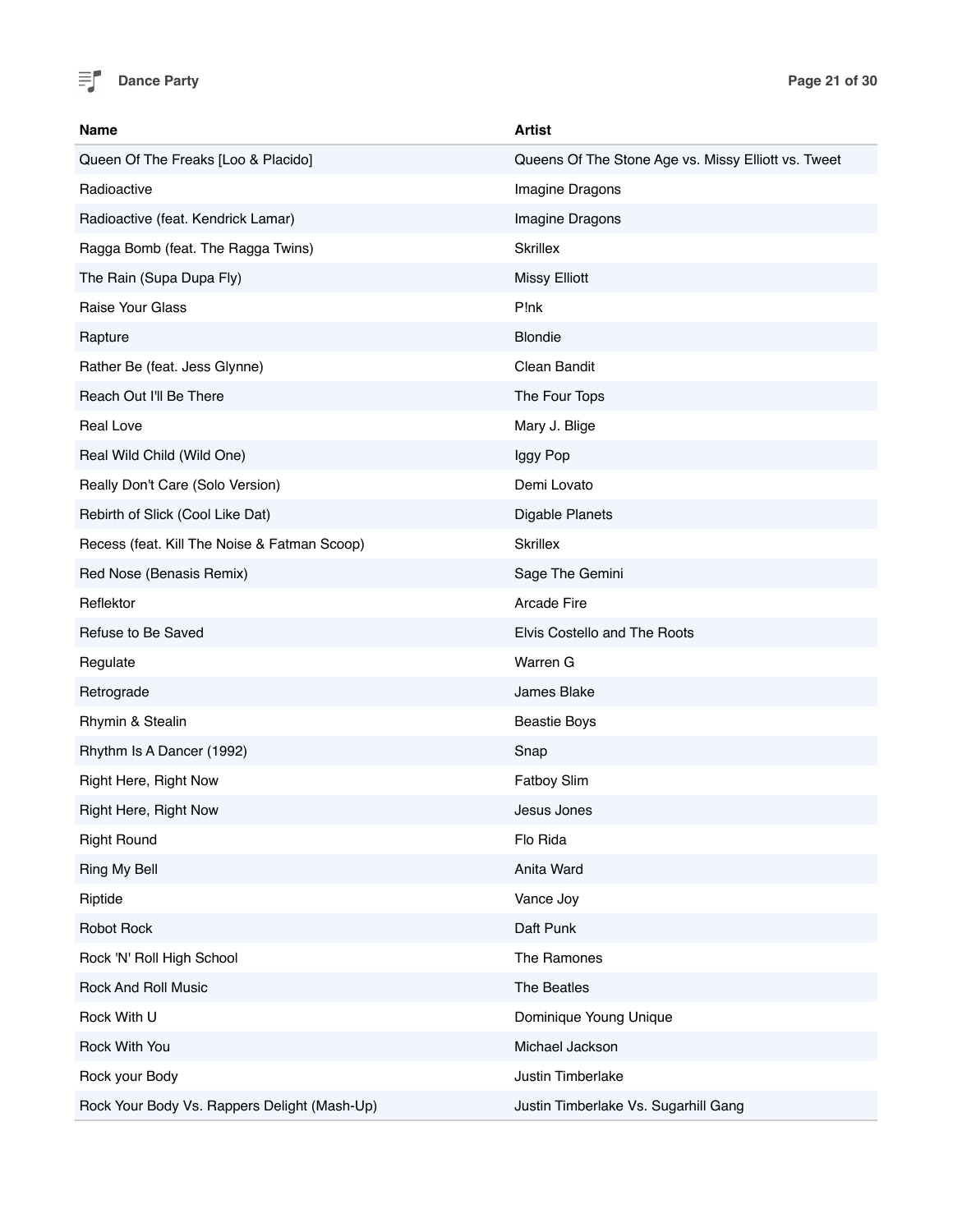

| <b>Name</b>                                                     | <b>Artist</b>                                |
|-----------------------------------------------------------------|----------------------------------------------|
| Rockafeller Rocket Shack [Bass211]                              | Fatboy Slim vs. B-52's vs. Felix Da Housecat |
| The Rockafeller Skank (1998)                                    | Fatboy Slim                                  |
| Rod Stewart/Justin Timberlake/Le Tigre/DFA - Do Ya Think Decept | dj lobsterdust                               |
| Roll Out (My Business)                                          | Ludacris                                     |
| Rollercoaster                                                   | <b>Bleachers</b>                             |
| ROMANCE ME GIRL                                                 | <b>SERANI</b>                                |
| Rosa Parks                                                      | Outkast                                      |
| Royals Feat. Rick Ross (DJ Rob Dinero Remix)                    | Lorde                                        |
| Rude                                                            | MAGIC!                                       |
| Ruffneck (Drumstep Mix) (Skrillex & Alvin Risk) (Remake)        | <b>Skrillex</b>                              |
| <b>Rump Shaker</b>                                              | Wreckx-N-Effect                              |
| Run The World (Girls)                                           | Beyoncé                                      |
| <b>Runaround Sue</b>                                            | Dion                                         |
| Sail                                                            | <b>AWOLNATION</b>                            |
| Sangria                                                         | <b>Blake Shelton</b>                         |
| Saturday Night                                                  | <b>Bay City Rollers</b>                      |
| Saturday Night Fever                                            | <b>Bee Gees</b>                              |
| Save The Last Dance For Me                                      | <b>Drifters</b>                              |
| Say Something                                                   | A Great Big World feat. Christina Aguilera柿  |
| Scream                                                          | Michael Jackson                              |
| See You Again (Clean Version)                                   | Wiz Khalifa Feat. Charlie Puth               |
| The Seed (2.0)                                                  | The Roots                                    |
| Send It Up                                                      | King L                                       |
| Send My Love (To Your New Lover) (Remix)                        | Adele                                        |
| September                                                       | Earth, Wind & Fire                           |
| Seven Nation Army                                               | Ben L'Oncle Soul                             |
| Sexy And I Know It                                              | <b>LMFAO</b>                                 |
| SexyBack                                                        | Justin Timberlake                            |
| Shadow In da Club Mix                                           | <b>Boots</b>                                 |
| <b>Shake Break Bounce</b>                                       | Chemical Brothers, the                       |
| Shake It Off                                                    | <b>Taylor Swift</b>                          |
| Shake It Up                                                     | Cars                                         |
| Shake Ya Ass                                                    | Mystikal                                     |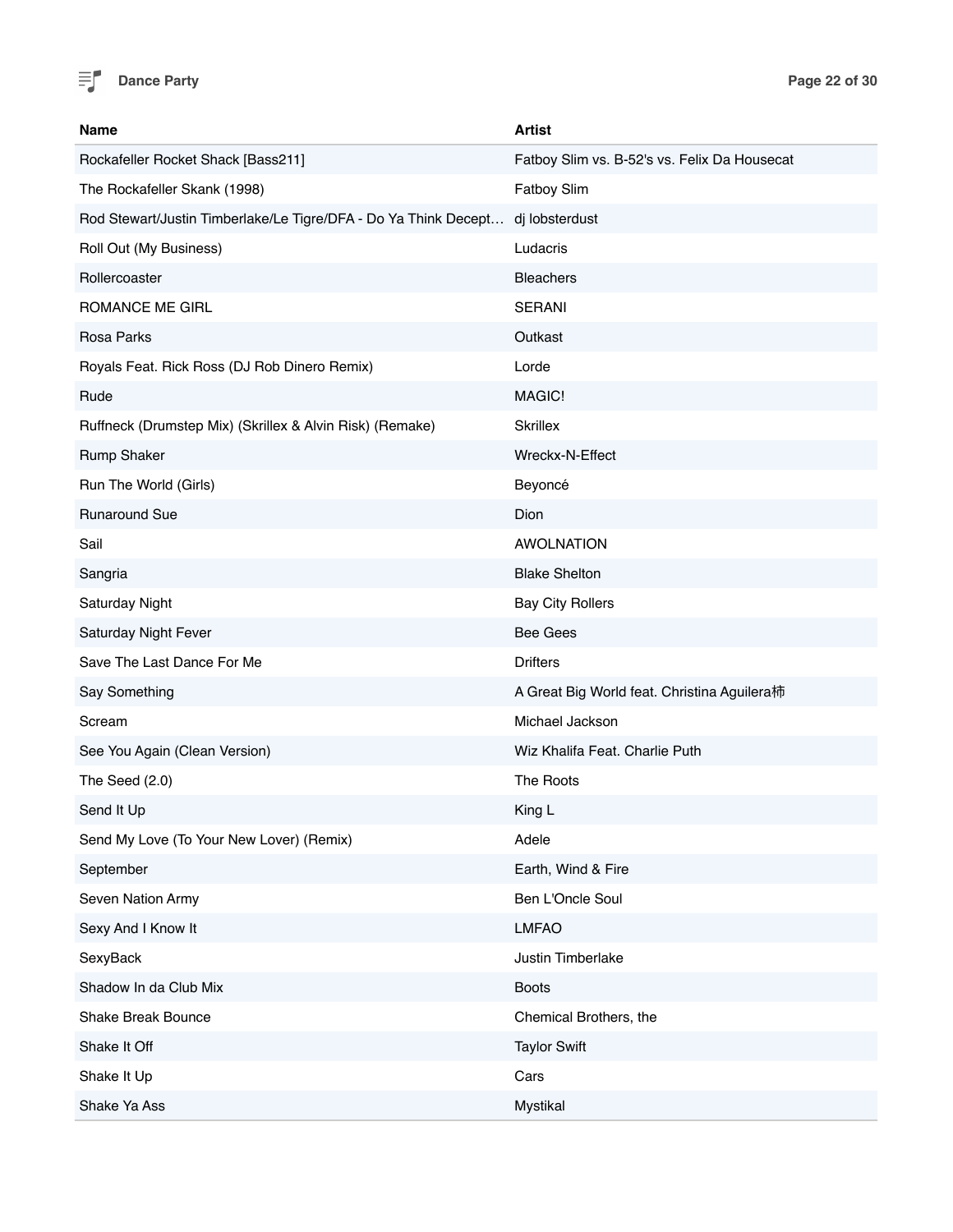

| Name                                                         | <b>Artist</b>                         |
|--------------------------------------------------------------|---------------------------------------|
| Shake Your Body                                              | Jacksons                              |
| Shake Your Groove Thing                                      | Peaches and Herb                      |
| (Shake, Shake, Shake) Shake Your Booty                       | K.C. and The Sunshine Band            |
| She Looks So Perfect                                         | 5 Seconds Of Summer                   |
| Shimmy Shimmy Ya                                             | Ol Dirty Bastard                      |
| Shotgun                                                      | Jr. Walker & The All Stars            |
| <b>SHOUT</b>                                                 | <b>ISLEY BROTHERS</b>                 |
| Show Me REMIX (CLEAN) [Feat. Trey Songz, Juicy J, 2 Chainz & | Kid Ink                               |
| Shower                                                       | Becky G                               |
| Shut Up and Dance                                            | <b>WALK THE MOON</b>                  |
| The Sign                                                     | Ace Of Base                           |
| Signed, Sealed, Delivered I'm Yours                          | Stevie Wonder                         |
| Simply Irresistible                                          | <b>Robert Palmer</b>                  |
| Since U Been Gone                                            | Kelly Clarkson                        |
| Sing A Simple Song                                           | Sly And The Family Stone              |
| Sing Sing Sing (Yolanda Be Cool & Dcup Edit)                 | Jazzbit                               |
| SING, SING, SING                                             | <b>BENNY GOODMAN</b>                  |
| Single Ladies (Put A Ring On It)                             | Beyoncé                               |
| A Sky Full Of Stars                                          | Coldplay                              |
| Sledgehammer                                                 | Fifth Harmony                         |
| Sleeping With a Friend                                       | Neon Trees                            |
| Slow Motion (Clean)                                          | <b>Trey Songz</b>                     |
| Sly & The Family Stone                                       | Thank You Falettinme Be Mice Elf Agin |
| <b>Smack That</b>                                            | Akon feat. Eminem                     |
| Smoke Dis One (Feat Queen Latifah)                           | Coldcut                               |
| Smooth                                                       | Santana feat. Rob Thomas              |
| Smooth Criminal                                              | Michael Jackson                       |
| Snoop Dogg - Gin N' Juice                                    | Snoop Dogg                            |
| So Fresh, So Clean                                           | Outkast                               |
| So Wat Cha Sayin'                                            | <b>EPMD</b>                           |
| So What'cha Want                                             | <b>Beastie Boys</b>                   |
| So What'cha Want (Soul Assassin Remix Version)               | <b>Beastie Boys</b>                   |
| Solo en ti (Bachata y Merengue)                              | <b>CHERITO</b>                        |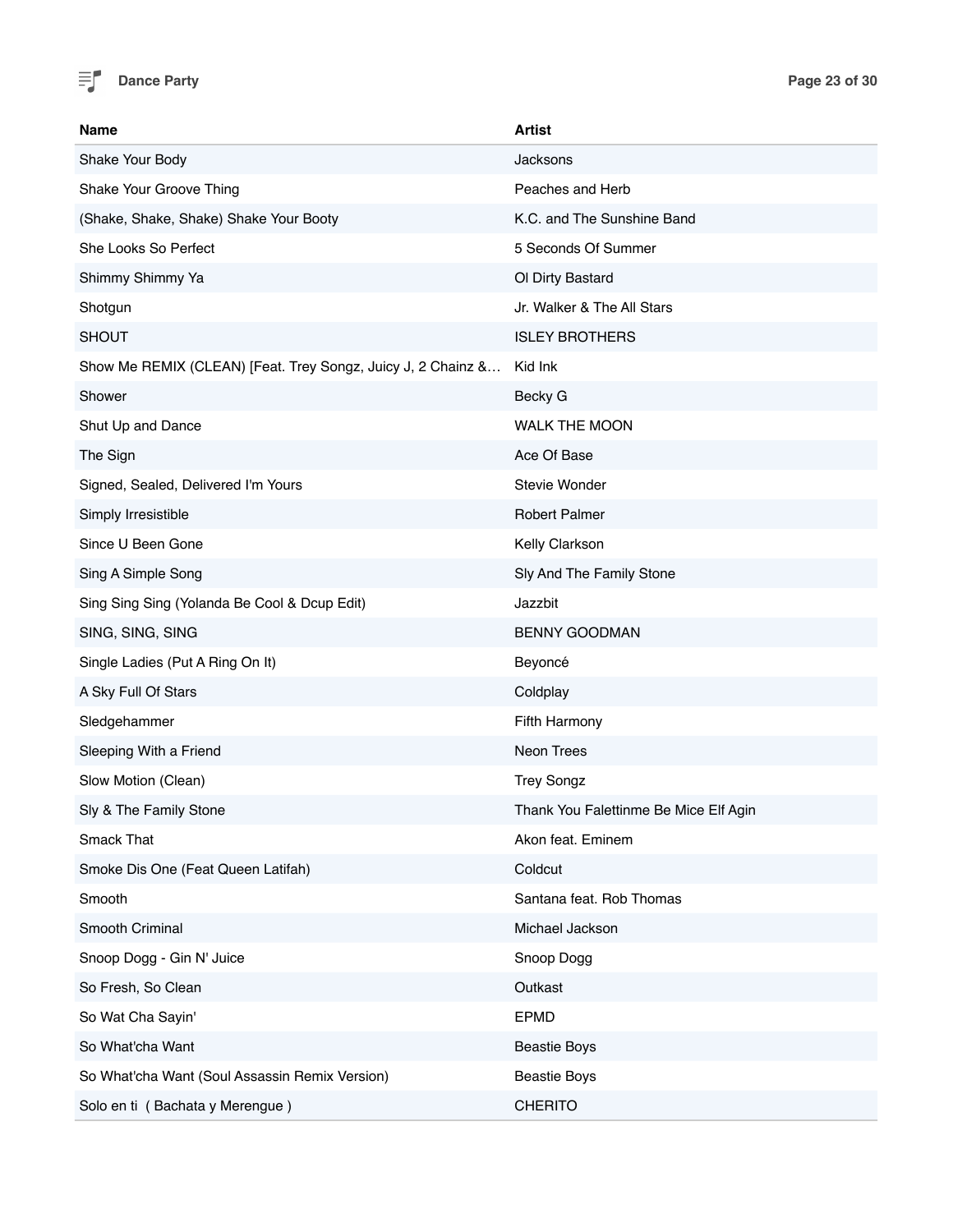

| <b>Name</b>                                                      | <b>Artist</b>                        |
|------------------------------------------------------------------|--------------------------------------|
| Some Kind Of Wonderful                                           | <b>Grand Funk</b>                    |
| Somebody (feat. Jeremih)                                         | Natalie La Rose                      |
| Sorry                                                            | Justin Bieber                        |
| Southern Hospitality                                             | Ludacris                             |
| Sowieso Good (Original Mix)                                      | <b>Beat Fatigue</b>                  |
| Stand Up                                                         | Ludacris feat. Shawnna               |
| Stand Up Like A Hurricane (Ludacris vs. Scorpions vs. Warrant vs | dj lobsterdust                       |
| The Staple Singers                                               | I'll Take You There                  |
| Starships                                                        | Nicki Minaj                          |
| Start Me Up                                                      | The Rolling Stones                   |
| Started from the Bottom (Clean)                                  | <b>Drake</b>                         |
| Stay the Night                                                   | Zedd feat. Hayley Williams           |
| Stay With Me                                                     | Sam Smith                            |
| Stayin' Alive                                                    | <b>Bee Gees</b>                      |
| Stayin' Alive (remix)                                            | N-Trance                             |
| Step Into the World (1997)                                       | KRS One - Boogie Down Productions    |
| Stolen Dance (DJ Shishkin Remix) [djshishkin.pdj.ru]             | Milky Chance                         |
| Stop It ft Fred The Godson                                       | Dutch ReBelle                        |
| Stop! In The Name Of Love                                        | The Supremes                         |
| Strike It Up                                                     | <b>Black Box</b>                     |
| Strobe (Club Edit)                                               | Deadmau5                             |
| The Stroke                                                       | <b>Billy Squier</b>                  |
| Stuck On a Feeling                                               | Prince Royce feat. Snoop Dogg        |
| <b>Stuck With You</b>                                            | Huey Lewis and The News              |
| Style                                                            | <b>Taylor Swift</b>                  |
| Sugar                                                            | Maroon 5                             |
| Suit & Tie                                                       | Justin Timberlake feat. Jay Z        |
| Suit & Tie (Jump Smokers Clean Radio)                            | Justin Timberlake Fe. Jay Z          |
| Summer                                                           | <b>Calvin Harris</b>                 |
| Summertime                                                       | D.J. Jazzy Jeff and the Fresh Prince |
| Summertime Sadness (Cedric Gervais Remix Edit)                   | Lana Del Rey                         |
| Summit (feat. Ellie Goulding)                                    | Skrillex                             |
| <b>Super Freak</b>                                               | <b>Rick James</b>                    |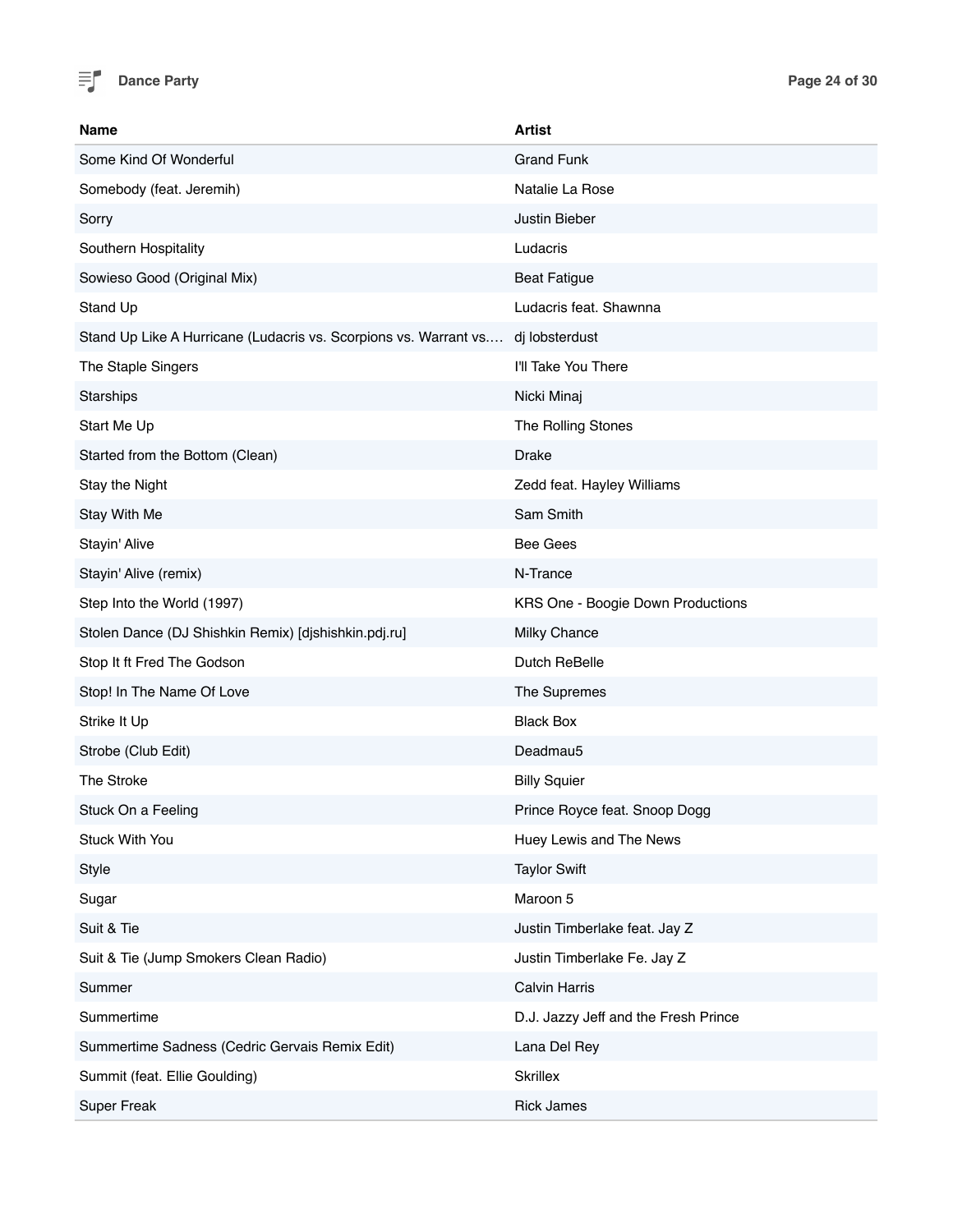

| Name                                                          | Artist                                     |
|---------------------------------------------------------------|--------------------------------------------|
| Sweet Dreams                                                  | <b>EURYTHMICS</b>                          |
| Sweet Child O' Mine                                           | Guns N' Roses                              |
| <b>Sweet Nothing</b>                                          | Calvin Harris feat. Florence W             |
| Swimming Pools (Drank)                                        | <b>Kendrick Lamar</b>                      |
| Swing The Mood (1990)                                         | Jive Bunny & The Mastermixers              |
| Tainted Love                                                  | Soft Cell                                  |
| Take Me Out Saturday Night [DJ Zebra]                         | Franz Ferdinand vs. DJ Zebra feat. Neimo   |
| Take Me To Church                                             | Hozier                                     |
| <b>Take Your Time</b>                                         | Sam Hunt                                   |
| <b>Talk Dirty</b>                                             | Jason Derulo                               |
| Teach Me How To Dougie (Clean Version)                        | Cali Swag District                         |
| Tear The Roof Off The Sucker (Give Up The Funk)               | Parliament                                 |
| Tearin' It Up                                                 | Gramatik                                   |
| The Tears of a Clown [Smokey Robinson & the Miracles (Hotsnax | Motown Remixed Vol. 1                      |
| Teck Teck Tonic (Remix)                                       | Kanye West ft. Jessica Shores              |
| Tempted to Touch                                              | Rupee                                      |
| Ten Feet Tall (feat. Wrabel)                                  | Afrojack                                   |
| Tennis Court (Flume Remix)                                    | Lorde                                      |
| That's The Way I Like It                                      | K.C. and The Sunshine Band                 |
| That's The Way Love Goes                                      | Janet Jackson                              |
| Think (About It)                                              | Lyn Colins                                 |
| Thinking Out Loud                                             | Ed Sheeran                                 |
| This Is How We Do                                             | <b>Katy Perry</b>                          |
| This Is How We Do It (1995)                                   | Montell Jordan                             |
| This Is Not A Game                                            | The Chemical Brothers feat. Miguel & Lorde |
| This Is the Remix                                             | <b>Girl Talk</b>                           |
| This Is Why I'm Hot                                           | Mims                                       |
| This Is Your Night                                            | Amber                                      |
| This Love                                                     | Maroon5                                    |
| This Old Heart Of Mine (Is Weak 4 You)                        | The Isley Brothers                         |
| This Time                                                     | DJ Shadow                                  |
| This Time (suonho "Now Is The Time" Mix)                      | DJ Shadow                                  |
| <b>Thrift Shop</b>                                            | Macklemore & Ryan Lewis ft. Wanz           |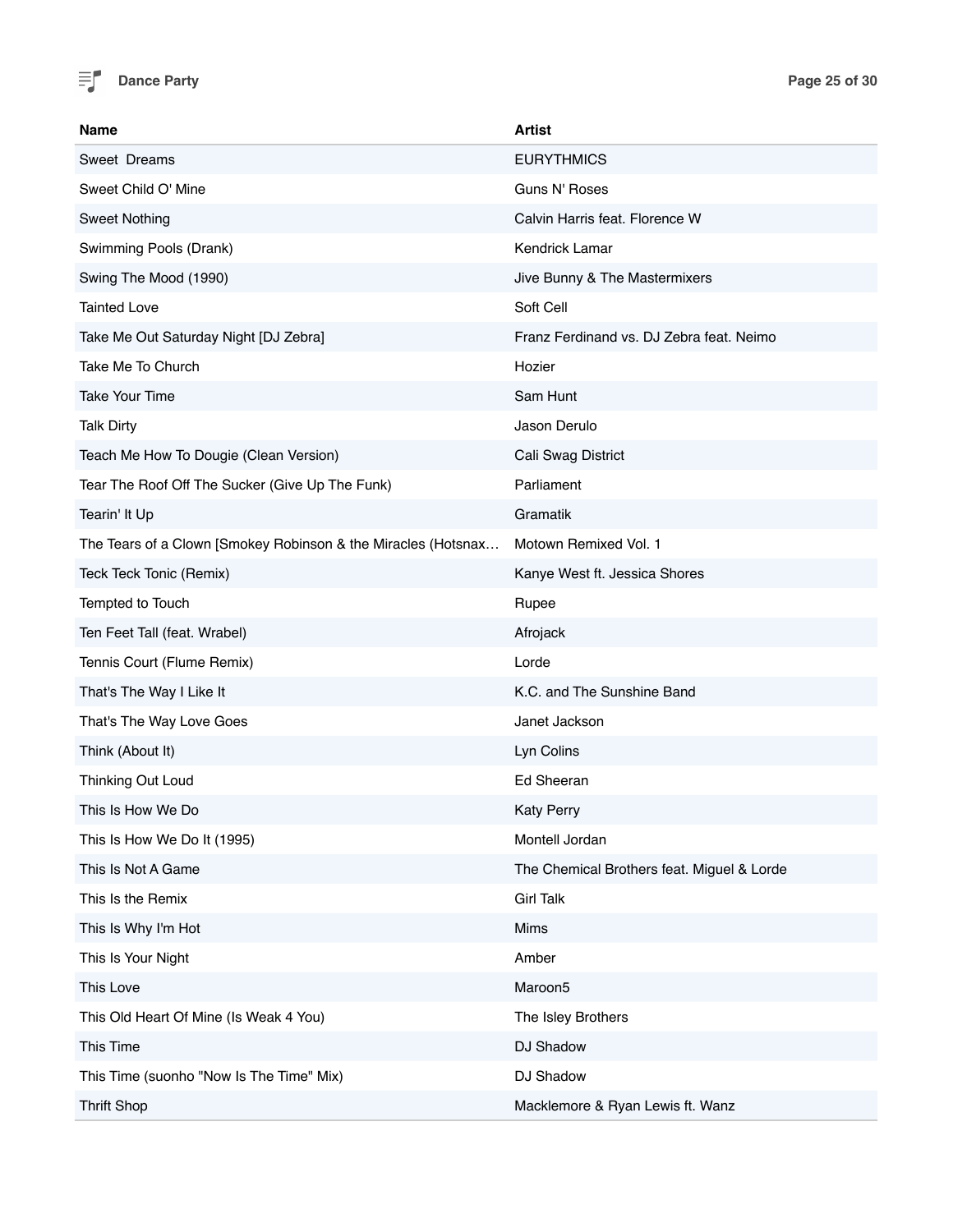

| Name                                             | <b>Artist</b>                   |
|--------------------------------------------------|---------------------------------|
| Thriller Megamix (Bonus)                         | Michael Jackson                 |
| Throw Sum Mo (Clean) ft. Nicki Minaj, Young Thug | Rae Sremmurd                    |
| <b>TiK ToK</b>                                   | Ke\$ha                          |
| Till It Hurts ft. Ayden                          | <b>Yellow Claw</b>              |
| Timber                                           | Pitbull feat. Ke\$ha            |
| <b>Time After Time</b>                           | Cyndi Lauper                    |
| Time of Our Lives                                | Ne-Yo & Pitbull                 |
| Time of the Season [UK Mono Mix]                 | The Zombies                     |
| Today Was A Good Day                             | Ice Cube                        |
| Tom's Diner                                      | <b>DMA</b>                      |
| <b>Tomorrow Never Knows</b>                      | The Beatles                     |
| Too Cool (NOW What's Next!)                      | Alex B                          |
| Too Shy                                          | Kajagoogoo                      |
| Touchin Lovin (clean)                            | Trey Songz Ft Nicki Minaj       |
| Tove Lo - Talking Body (Clean)                   | Tove Lo                         |
| Toxic                                            | <b>Britney Spears</b>           |
| Trainwreck 1979                                  | Death From Above 1979           |
| Treasure                                         | <b>Bruno Mars</b>               |
| <b>True Friends</b>                              | Hannah Montana                  |
| Truffle Butter (Clean Version)                   | Nicki Minaj, Drake & Lil Wayne  |
| Try A Little Tenderness                          | <b>Otis Redding</b>             |
| Try Again                                        | Aaliyah                         |
| Try It Out (Neon Mix) (feat. Alvin Risk)         | <b>Skrillex</b>                 |
| Tuesday [Remix] (Feat. Drake) (Clean)            | <b>ILOVEMAKKONEN</b>            |
| Turn Down For What                               | Dj Snake/Lil Jon                |
| Turn It Up [Remix] / Fire It Up                  | <b>Busta Rhymes</b>             |
| Turn Me On                                       | Kevin Lyttle feat. Spragga Benz |
| Twerk Like Miley Cyrus                           | Caked Up                        |
| <b>Twilite Remix</b>                             | <b>BOOTS</b>                    |
| Twilite Speedball (Instrumental)                 | Mos Def                         |
| The Twist                                        | Chubby Checker                  |
| <b>Twist And Shout</b>                           | The Beatles                     |
| <b>Twist And Shout</b>                           | The Isley Brothers              |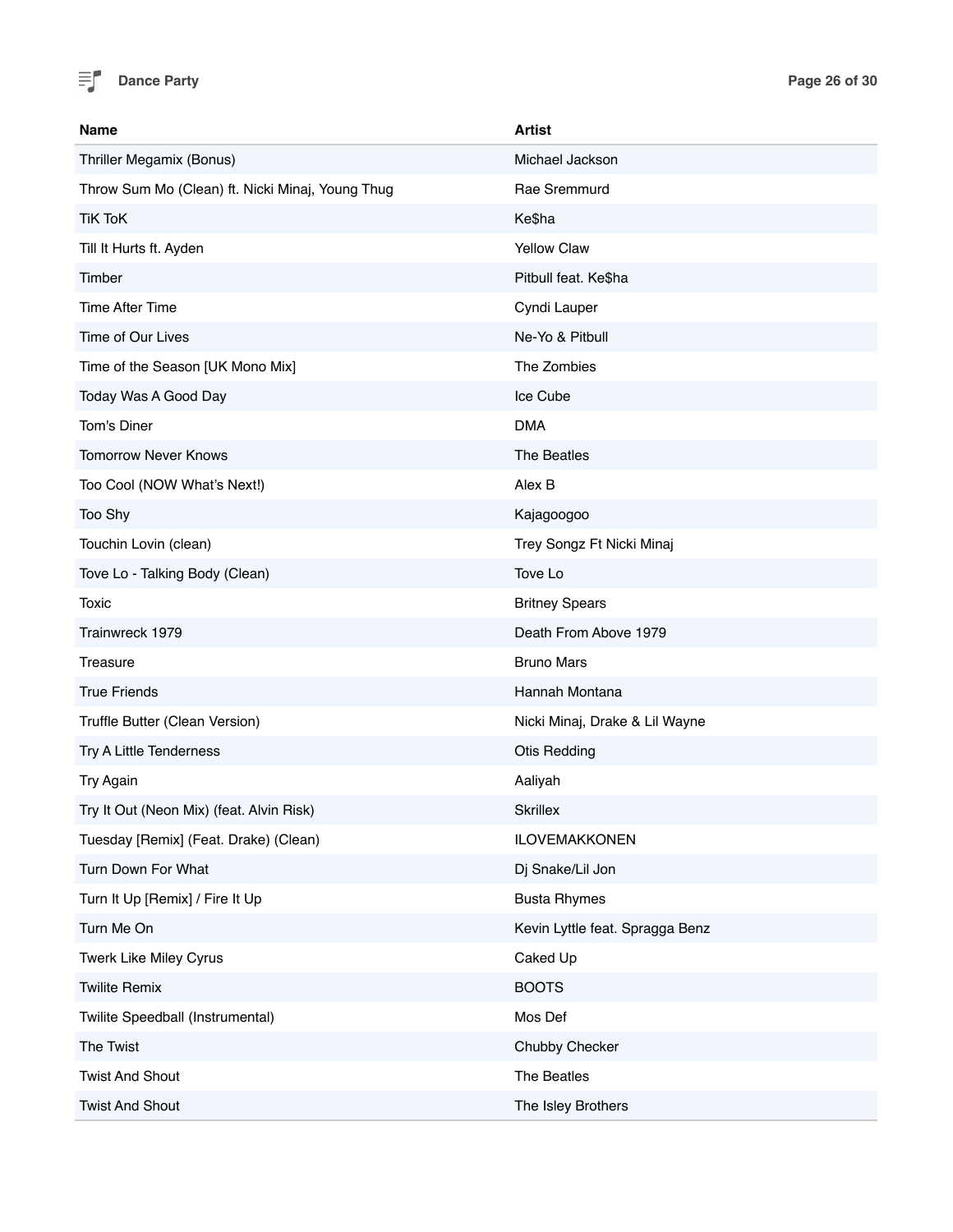

| <b>Name</b>                      | <b>Artist</b>               |
|----------------------------------|-----------------------------|
| U Can't Touch This               | M.C. Hammer                 |
| Unbelieveable                    | <b>EMF</b>                  |
| <b>UNITY</b>                     | Queen Latifah               |
| <b>Unskinny Bop</b>              | Poison                      |
| <b>Upside Down</b>               | Diana Ross                  |
| Uptight (Everything's Alright)   | Stevie Wonder               |
| Uptown Funk (feat. Bruno Mars)   | Mark Ronson                 |
| Uptown Girl                      | <b>Billy Joel</b>           |
| Venus                            | Bananarama                  |
| Virtual Insanity (1997)          | Jamiroquai                  |
| Vivir Mi Vida                    | Marc Anthony                |
| Vogue                            | Madonna                     |
| Wagon Wheel                      | Old Crow Medicine Show      |
| Wake Me Up                       | Avicii                      |
| Walk Like An Egyptian            | The Bangles                 |
| Walk This Way                    | Run-D.M.C.                  |
| <b>Walkie Talkie</b>             | DJ Shadow                   |
| Wanna Be Startin' Somethin'      | Michael Jackson             |
| Wannabe                          | Spice Girls                 |
| Wasted (feat. Matthew Koma)      | Tiësto                      |
| Watch Me (Whip Nae Nae)          | Silento                     |
| Watch Out For This (Clean Radio) | Major Lazer                 |
| The Water Wheel                  | The Insane Warrior          |
| Waves                            | Mr. Probz                   |
| The Way It                       | The Prodigy                 |
| The Way We Get By                | Spoon                       |
| The Way You Move                 | Outkast                     |
| We Are Family                    | Sister Sledge               |
| We Are The People                | Empire Of The Sun           |
| We Belong                        | Pat Benatar                 |
| We Can't Stop                    | Miley Cyrus                 |
| We Dem Boyz (clean)              | Wiz Khalifa                 |
| We Found Love                    | Rihanna feat. Calvin Harris |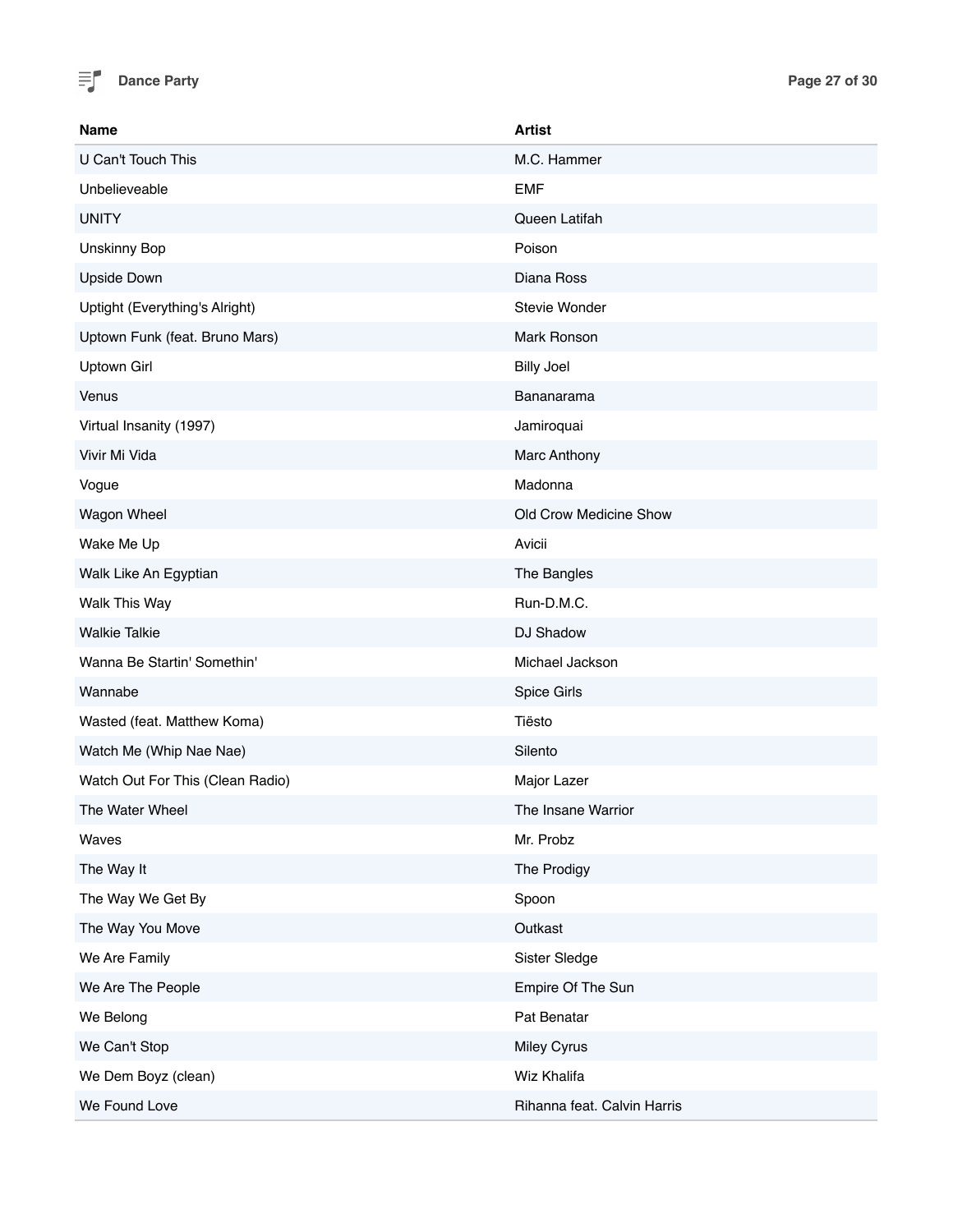

| <b>Name</b>                                                   | <b>Artist</b>         |
|---------------------------------------------------------------|-----------------------|
| We Got The Beat                                               | Go-Go's               |
| We R Who We R                                                 | Ke\$Ha                |
| We Trying To Stay Alive                                       | Wyclef Jean           |
| Weapon of Choice                                              | Fatboy Slim           |
| Werkin' Girls (Clean Edit)                                    | Angel Haze            |
| What Do You Mean                                              | Justin Bieber         |
| What I Like About You                                         | The Romantics         |
| What Is Love (1993)                                           | Haddaway              |
| What's My Name                                                | Snoop Dogg            |
| Whatta Man                                                    | Salt-N-Pepa           |
| When Doves Cry                                                | Prince                |
| Where Have You Been                                           | Rihanna               |
| Where It's At                                                 | Beck                  |
| Where My Girls At?                                            | 702                   |
| Whip It                                                       | Devo                  |
| Whip It (Philip Steir Remix)                                  | Devo                  |
| Whole Lotta Shakin' Goin' On                                  | Jerry Lee Lewis       |
| Whoomp! (There It Is)                                         | Tag Team              |
| <b>Wild Ones</b>                                              | Flo Rida feat. Sia    |
| Wild Thing                                                    | Tone Loc              |
| Wildcat                                                       | Ratatat               |
| Wobble                                                        | V.I.C.                |
| Wobble (clean)                                                | V.I.C.                |
| Women's Liberation                                            | The Singing Principal |
| Woo Hah!! Got You All In Check (feat. Rampage The Last Boy Sc | <b>Busta Rhymes</b>   |
| Woo-hah!! Got You All In Check                                | <b>Busta Rhymes</b>   |
| Word Up                                                       | Cameo                 |
| Work It                                                       | <b>Missy Elliott</b>  |
| Work It (Remix) (feat. 50 Cent)                               | <b>Missy Elliott</b>  |
| Workinonit                                                    | J Dilla               |
| Worth It (Feat.Kid Ink)                                       | Fifth Harmony         |
| Wow                                                           | Beck                  |
| Wrecking Ball (CAKED UP Remix)                                | Miley Cyrus           |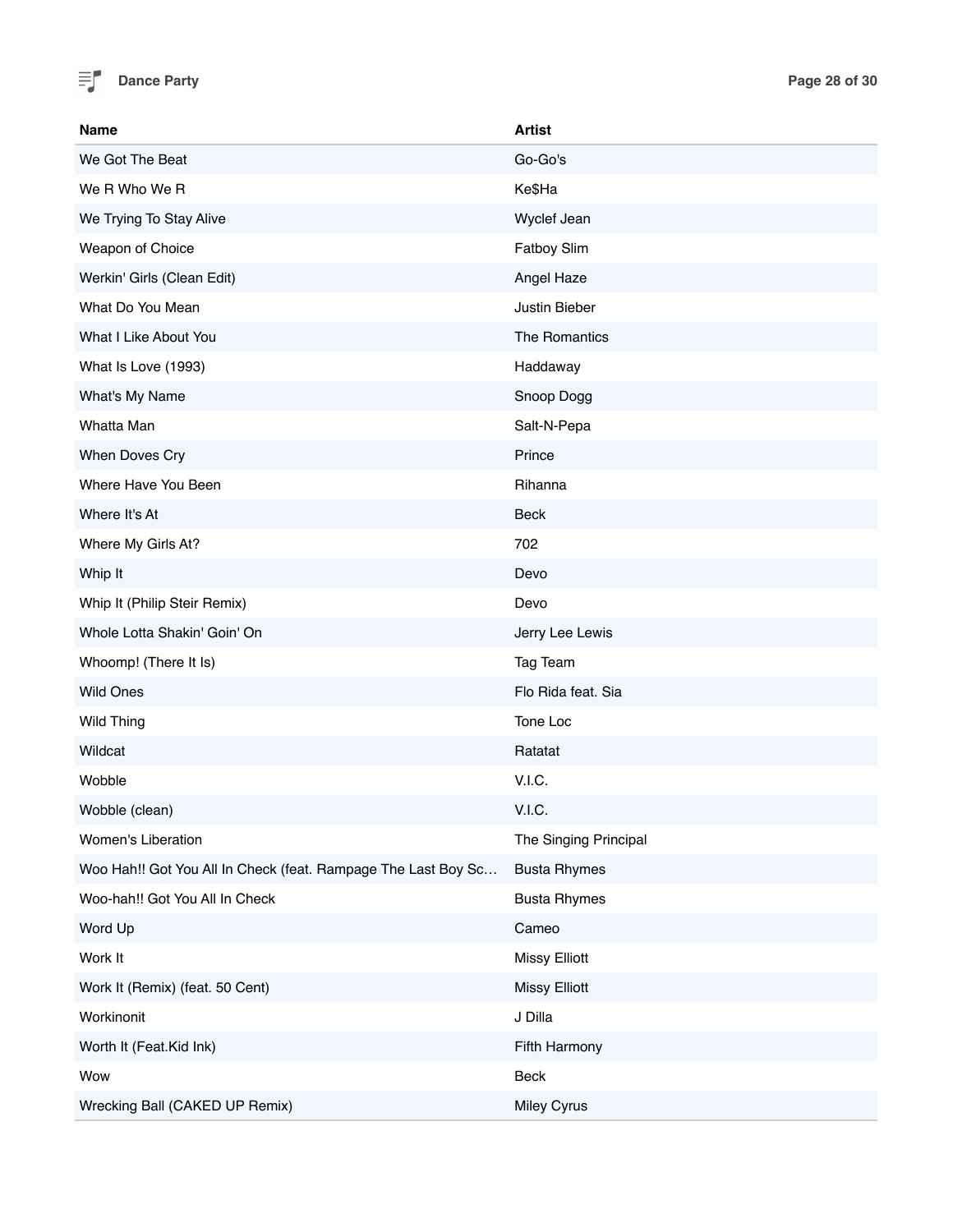

| <b>Name</b>                                                      | <b>Artist</b>             |
|------------------------------------------------------------------|---------------------------|
| WTF (Where They From) ft. Pharrell Williams (Clean)              | <b>Missy Elliott</b>      |
| XO                                                               | Beyoncé                   |
| Y.A.L.A.                                                         | M.I.A.                    |
| Yeah                                                             | Usher                     |
| Yeah (Kevin S. Trap Remix)                                       | Usher                     |
| Yellow Flicker Beat (From "The Hunger Games: Mockingjay, Pt. 1") | Lorde                     |
| Yen                                                              | Dutch ReBelle             |
| You & Me (Baauer Remix) [feat. Eliza Doolittle]                  | Disclosure                |
| You And I                                                        | One Direction             |
| You Can Do It                                                    | Ice Cube                  |
| You Can't Hurry Love                                             | The Supremes              |
| You Get What You Give                                            | <b>New Radicals</b>       |
| You Got The Best Of My Love                                      | Emotions                  |
| You Make My Dreams                                               | Daryl Hall and John Oates |
| You May Be Right                                                 | <b>Billy Joel</b>         |
| You Sexy Thing                                                   | <b>Hot Chocolate</b>      |
| You Shook Me All Night Long                                      | AC/DC                     |
| You're a Jerk Dubstep Remix                                      | New Boyz                  |
| Young and Beautiful                                              | Lana Del Rey              |
| Your Love                                                        | The Outfield              |
| Your Love Is My Drug                                             | Ke\$ha                    |
| (Your Love Keeps Lifting Me) Higher And Higher                   | Jackie Wilson             |
| Zoom Zoom                                                        | N Klabe                   |
| Zumba                                                            | Don Omar                  |
| 1st of the Month                                                 | <b>Bone Thugs</b>         |
| 2 Legit 2 Quit                                                   | Hammer                    |
| 2 On (feat. Schoolboy Q)                                         | Tinashe                   |
| 2 Reasons Lyrics (Clean Version)                                 | <b>Trey Songs</b>         |
| 6 am                                                             | J Balvin Ft Farruko       |
| 7/11                                                             | Beyonce                   |
| 9 To 5 / Eple                                                    | Dolly Parton / Röyksopp   |
| 10th Floor Ghost Girl                                            | Cibo Matto                |
| 23 ft. Miley Cyrus, Juicy J, and Wiz Khalifa (clean)             | Mike WiLL Made It         |